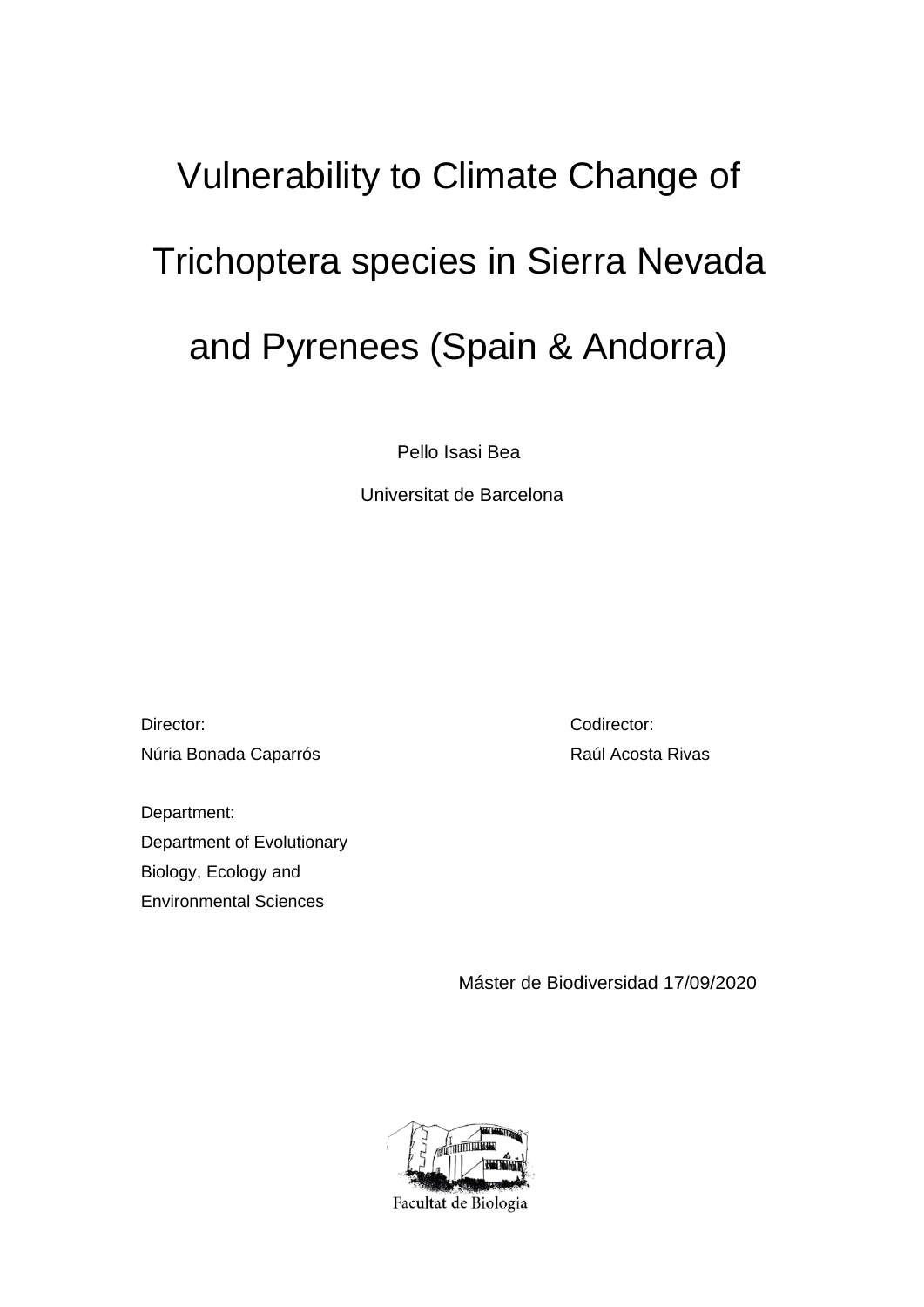# **Vulnerability to Global Climate Change of Trichoptera species in Sierra Nevada and Pyrenees (Spain & Andorra)**

# Pello Isasi Bea

Universitat de Barcelona

Máster de Biodiversidad, 17/09/2020

Student: Pello Isasi Bea

Pedo

Director: Núria Bonada Caparrós

Department: Department of Evolutionary Biology, Ecology and Environmental Sciences

Codirector: Raúl Acosta Rivas

Journal: Hydrobiologia Link to journal submission guidelines: [https://www.springer.com/jo](https://www.springer.com/journal/10750/submission-guidelines#Instructions%20for%20Authors_General) [urnal/10750/submission](https://www.springer.com/journal/10750/submission-guidelines#Instructions%20for%20Authors_General)[guidelines#Instructions%20f](https://www.springer.com/journal/10750/submission-guidelines#Instructions%20for%20Authors_General) [or%20Authors\\_General](https://www.springer.com/journal/10750/submission-guidelines#Instructions%20for%20Authors_General)

# **Abstract**

Global Climate Change (GCC) is expected to affect ecosystems worldwide. Freshwater ecosystems, such as lakes and streams, are among the ecosystems predicted to be greatly affected by GCC. Among them, the most endangered ones will be those located in high mountain areas and Mediterranean climate. Trichoptera is one of the most diverse freshwater insect orders and its ecosystemic role is of great importance. Furthermore, they are very useful to assess stream degradation. However, Trichoptera species are sensitive to changes in water temperature and as they have a high endemicity in high mountain areas and the Mediterranean basin in Europe, many species might be endangered by GCC. This study was focused in two high mountain ranges in the European Mediterranean Basin, Sierra Nevada and the Pyrenees. The aim of the study was to assess the vulnerability of Trichoptera species to GCC using biogeographic, ecological and biological traits. Overall, results showed a higher proportion of endangered species in high mountain areas than estimated in previous studies. Species with preference for spring zones and cold/very cold waters were the ones predicted to be more vulnerable to climate change. The most vulnerable species were located in the Pyrenees where the percentage of vulnerable taxa was much higher, especially in its central and eastern areas. Vulnerability studies using multiple traits could be useful to address species conservation measures in high mountain areas, and inform about what regions should be prioritized.

Keywords: Global Climate Change, Trichoptera, high mountains, freshwater ecosystems, species vulnerability, trait-based analysis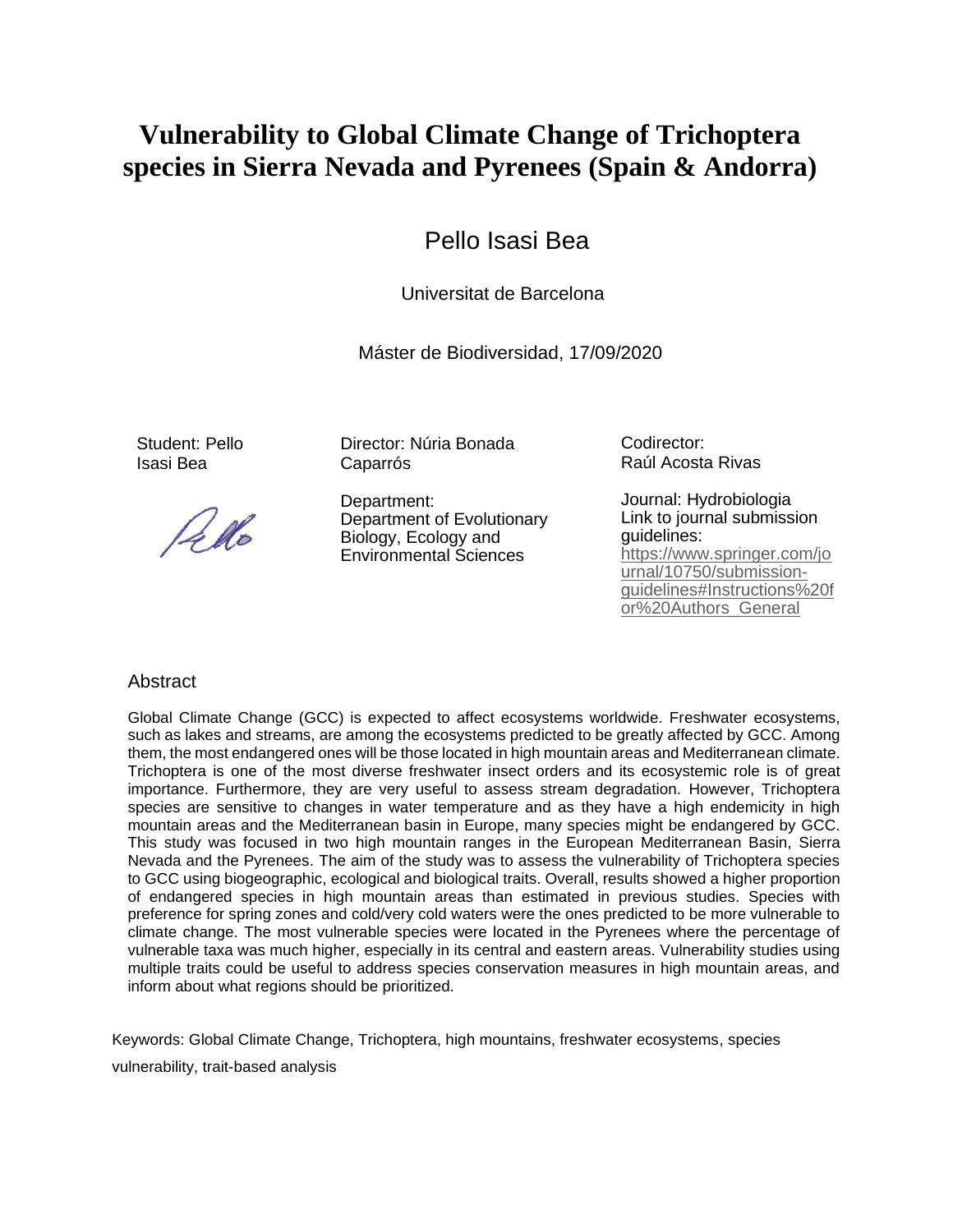#### **Introduction**

Global Climate Change (GCC) is undoubtedly one of the main issues discussed in scientific papers in the last decades, particularly in those related to environmental sciences. This is because GCC is expected to become one of the major drivers of ecosystem change in the next decades (Bakun et al*.,* 2015; García-Reyes et al*.*, 2015; Hamann & Wang, 2006). Among the predicted and observed ecosystem effects of GCC, one of the most common and widely documented is biodiversity loss (Dawson et al*.*, 2011; Maclean & Wilson, 2011; Sala et al*.*, 2000; Urban, 2015). Species loss could pose a major threat to ecosystem functions and services, since these are strongly linked to biodiversity (Tilman et al*.*, 2014). Besides extinction, species can also respond to GCC through local adaptation by microevolutionary processes and phenotypic plasticity, or through moving to more appropriated areas. For example, changes in environmental conditions due to GCC can modify the life cycle of species through advancing egg hatching or adult emergence, or increasing voltinism (Stange & Ayres, 2010; Stoks et al*.*, 2014). In addition, GCC could also cause a shift in species distribution along the altitudinal gradient. As temperatures get warmer due to GCC, species outside of their thermal tolerance range are moving to higher altitudes searching for their thermal optimum (Comte  $\&$ Grenouillet, 2013; Flousek et al., 2015; Inouye, 2020).

Freshwater ecosystems are thought to be greatly affected by GCC (Firth & Fisher, 2012). Stream water temperature has significantly increased during the last decades, and it is expected to continue increasing, while river runoff and flow will also be affected, with many river reaches shifting from perennial to intermittent (Isaak et al*.*, 2012; Leith & Whitfield, 1998; Nelson & Palmer, 2007). Lakes will also suffer the effects of GCC in the form of higher water temperatures, longer stratification season, deeper thermocline, higher oxygen demand, and stronger upward flux of phosphorus from sediments (Komatsu et al., 2007).

High mountain streams and lakes will be specially affected by GCC. On the one hand, the hydrology of freshwater ecosystems in high mountain areas is influenced by precipitation, groundwater inputs, and water stored as snow and in glaciers (Milner et al., 2010). At the current rate of 0.025ºC increase per year, alpine glaciers, for example, are expected to lose between 30 and 70% of the volume they had in 1990 (Kaltenborn et al*.*, 2010). This melting process would lead to an increase of the spring runoff and reduction of summer runoff in the short-term (Huss et al*.*, 2008), and a long-term total discharge reduction (Jansson, Hock & Schneider, 2003). On the other hand, GCC is also expected to affect precipitation regimes worldwide, including high mountain regions (Bravo et al*.*, 2008; Dore, 2005; Gobiet et al., 2014; Urrutia & Vuille, 2009). High mountain lakes, for example, are expected to suffer from stronger water level fluctuations, reduced nutrient absorption, changes in vegetal community composition and extended stratification periods due to GCC (De Vicente et al*.*, 2010; Michelutti et al*.*, 2016; Toro et al., 2006). All this could have a profound impact in the hydrology and ecology of high mountain lakes but also of streams, and therefore, their invertebrate communities, leading many species towards extinction (Giersch et al*.,* 2017; Labaj et al*.*, 2017; Muhlfeld et al*.*, 2011). For example, De Figueroa et al. (2010) found that twenty-one taxa of Plecoptera in southern Europe are particularly threatened with extinction by GCC.

Although the biodiversity loss may be the most obvious effect of GCC on the macroinvertebrate communities in high mountain streams, there are also other equally important effects. Observed upstream movement of species (Sáinz-Bariáin et al., 2016) could lead to a shortening of the altitudinal range inhabited by a species, since some species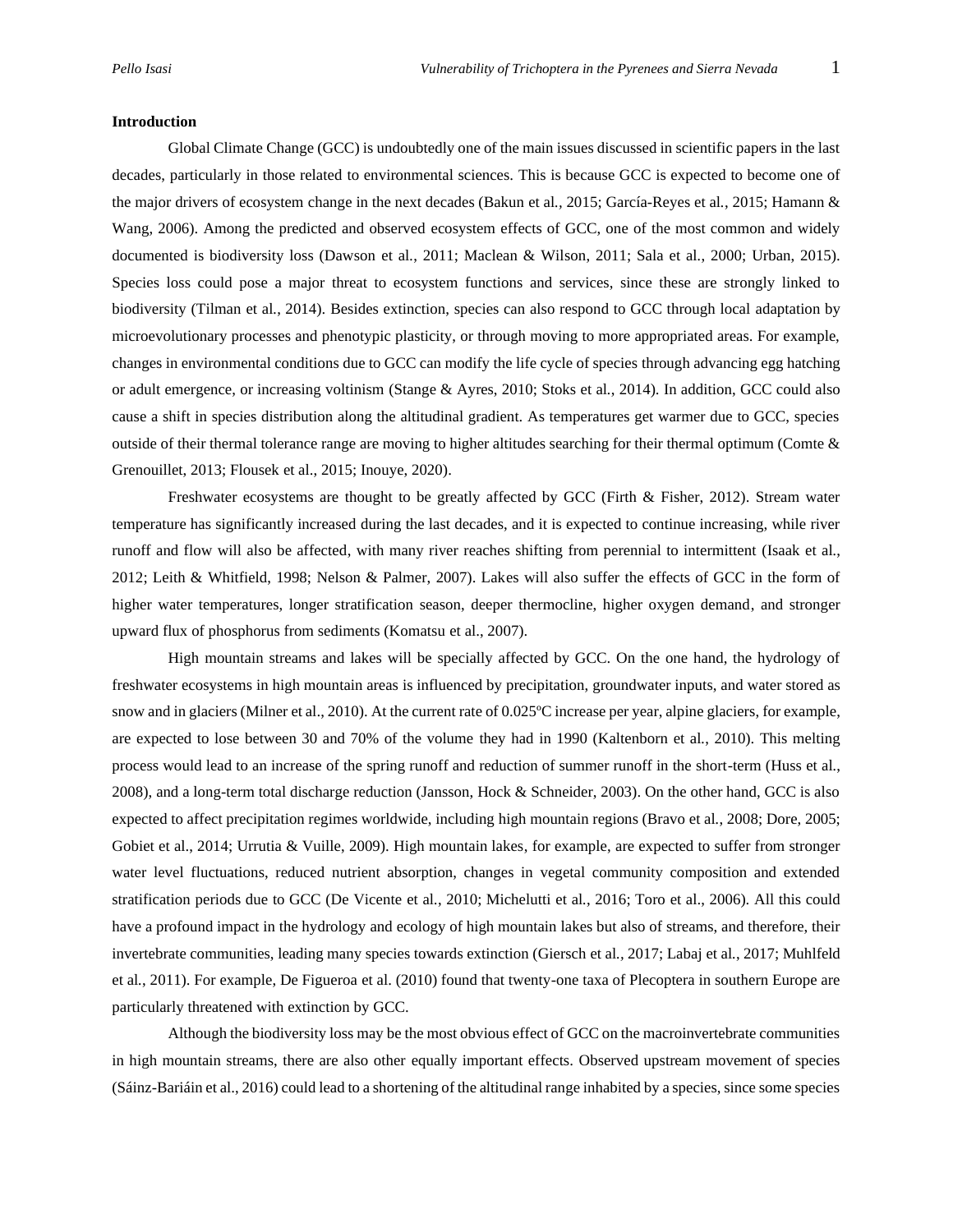that are driven out of their tolerance ranges in their lowest end might be unable to colonize further upstream (Giersch et al., 2015; Muhlfeld et al., 2011; Woodward et al*.*, 2010). Furthermore, this altitudinal shift could have another sideeffect, the change in community composition. This change could be driven by a turnover between species, as downstream species replace those that disappear or migrate upstream, or by just the addition of new, upstream-moving, species from lower reaches (Finn et al*.*, 2010; Jourdan et al., 2018; Sáinz-Bariáin et al., 2016).

In freshwater ecosystems, as in many other ecosystems, insects are among the major regulators of ecosystem processes that sustain the delivery of services (Schowalter, 2013). They act as consumers at intermediate trophic levels (i.e. grazers, shredders, gatherers, filterers, and predators) and are essential to the food web and ecosystem functions (nutrient cycles, primary productivity, decomposition, and translocation of materials). They are also influenced by both bottom-up and top-down forces and serve as valuable indicators of stream degradation (Wallace & Webster, 1996). For this last purpose, Trichoptera are specially interesting, due to their sensitivity to environmental change, their high species richness and wide ecological and biological trait diversity.

Trichoptera, along with Diptera, is the most species-rich order among primary aquatic insects (Holzenthal et al*.*, 2007). They probably have a high degree of local endemism in high-mountain environments (Holzenthal et al*.*, 2015). In general, Trichoptera are tightly bound to freshwater ecosystems since, although adults are terrestrial, their larval stages usually develop in freshwater. Thus, their reproduction is influenced by the water conditions around them. They are opportunistic feeders that are able to use a wide range of resources: diatoms, filamentous algae, vascular plants, dead organic materials and living animals (Mackay & Wiggins, 1979). Because of their diversity and density in most clean, freshwater ecosystems, the significance of Trichoptera for processing nutrients and transferring energy is often significant (Morse, 2009). However, Trichoptera are sensitive to temperature along elevation gradients and GCC may affect their body size and other related parameters such as survival and fitness (Cogo et al*.*, 2020). They might also be specially sensitive to GCC as many endemisms show great specialization to cold habitats (Holzenthal et al*.*, 2015). Furthermore, the lateral dispersal ability (i.e. the capacity to migrate to another basin) of Trichoptera seems to be quite limited, as most species usually travel less than 200m (Petersen et al., 1999; Sode & Wiberg-Larsen, 1993). This makes them significantly vulnerable to the effects of GCC.

The Mediterranean is one of the regions predicted to be strongly affected by GCC, with reduced rain and snow during winter and higher temperatures and more frequent droughts in summer (Giorgi & Lionello, 2008). High mountain streams in this area might be important in terms of Trichoptera endemisms, since this region is inhabited by almost a 40% of the caddisfly species present in the Palearctic region (De Figueroa et al., 2012). Changes in hydrology and climate in the Mediterranean could mean the extinction of species unable to adapt to the new conditions or lacking the ability to disperse and colonize new areas, following their thermal range as it shifts northwards (Hering et al., 2009). Moreover, Trichoptera species in the Iberic-Macaronesian region are thought to be especially vulnerable to GCC (Hering et al., 2009). This could pose a threat, not only to their local species diversity, but also to the genetic diversity of these species (Finn et al., 2013).

In terms of biodiversity conservation, vulnerability to GCC is defined by the IPCC (Intergovernmental Panel on Climate Change) as "the degree to which a system is susceptible to, or unable to cope with, adverse effects of climate change, including climate variability and extremes" (Fuessel, 2005). Vulnerability assessments are important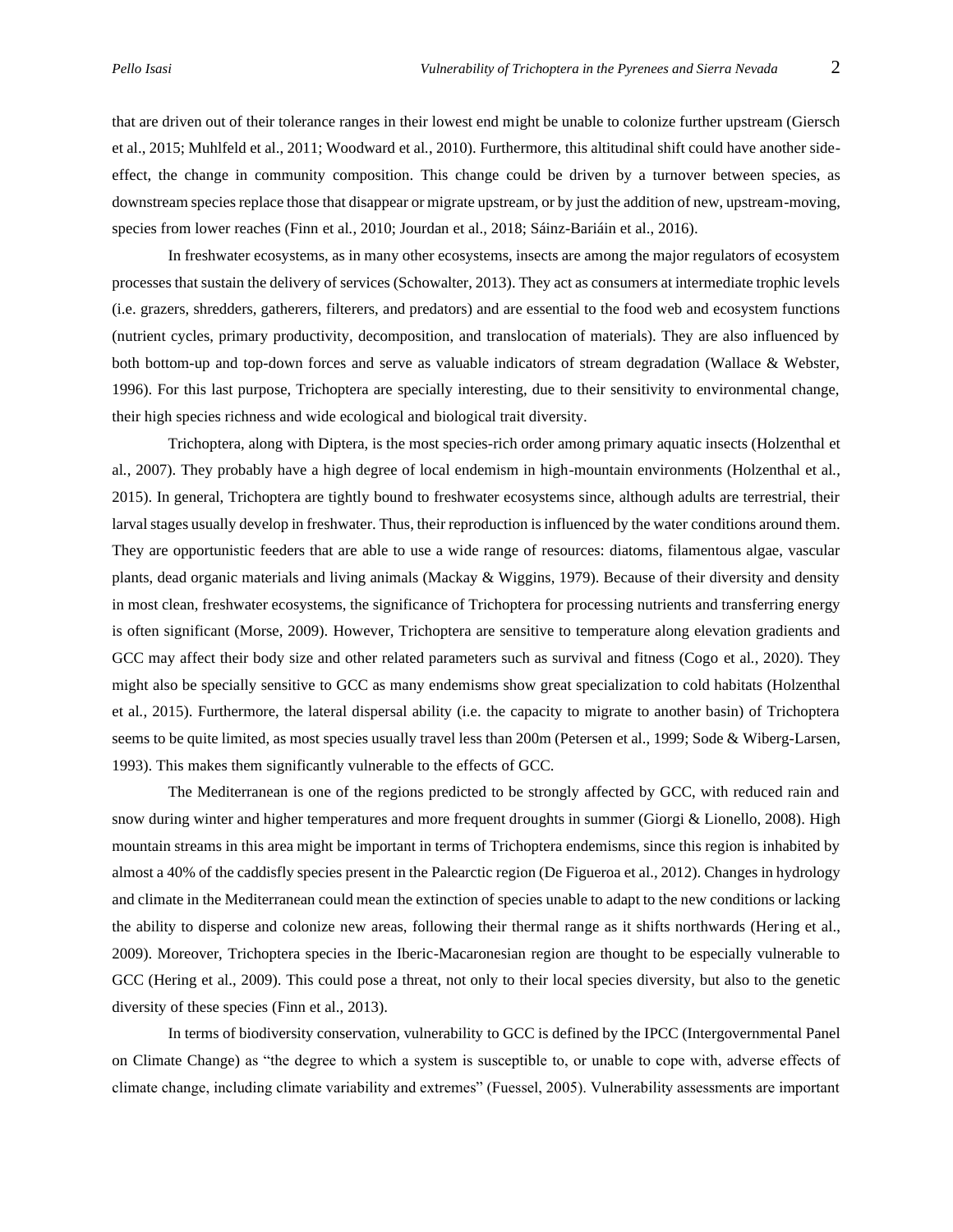to minimize biodiversity loss, since conservationists need to identify those species that are likely to be most vulnerable to the impacts of GCC. The Trait-based Vulnerability Assessment (TVA) is an approach that uses biological traits to assess species vulnerability. It is easier to use than other approaches and allows a relatively rapid assessment for multiple species that can be used to prioritize conservation planning and implementation of adaptive measures (Pacifici et al., 2015). TVA has already been used to assess the vulnerability to GCC of birds, plants, amphibians, reptiles, corals, and insects, among others (Anacker et al*.*, 2013; Böhm et al., 2016; Foden et al., 2013; Sandin et al*.*, 2014).

The aim of this study was to assess the level of vulnerability to GCC of high-mountain Trichoptera species of the Pyrenean and Sierra Nevada mountain ranges, and to identify areas of high vulnerability to GCC for future conservation purposes.

#### **Materials and methods**

## Study area

The study area covered two high mountain ranges in the Iberian Peninsula, the Pyrenees in the north and Sierra Nevada in the south. The altitude ranged from 300 to 3404 m.a.s.l. in the Pyrenees and from 700 to 3478 m.a.s.l. in Sierra Nevada. In the Pyrenees there are still ten glaciers an around fifty glacial-masses, while in Sierra Nevada only a shrinking remnant of what once was a glacier remains (Gómez Ortiz et al., 2014). Both mountain ranges are important in terms of protected natural areas. In the Pyrenees there are 24 National Parks/Natural Parks in the Andorran and Spanish side only, while, Sierra Nevada is a National and Natural Park.

For defining the Pyrenees area, the boundaries drawn by the *Observatorio Pirenaico del Cambio Climático* (OPCC, Pyrenean Climate Change Observatory) (2018) were used. According to literature, Pyrenees could be divided in three subareas western (Western Pyrenees), central (Central Pyrenees) and eastern Pyrenees (Eastern Pyrenees) (Mattauer & Henry, 1974; OPCC, 2018). Only Spanish and Andorran Pyrenees were considered in this study (Fig. 1), which extends over more than 25000km<sup>2</sup>. For defining the Sierra Nevada area, the boundaries of the Sierra Nevada Natural Park were used, which has an 862.08 km² extension. The area was divided in two subareas, north and south (North and South Sierra Nevada, respectively), regarding its two slopes (Sainz-Bariain et al., 2016) (Fig. 1).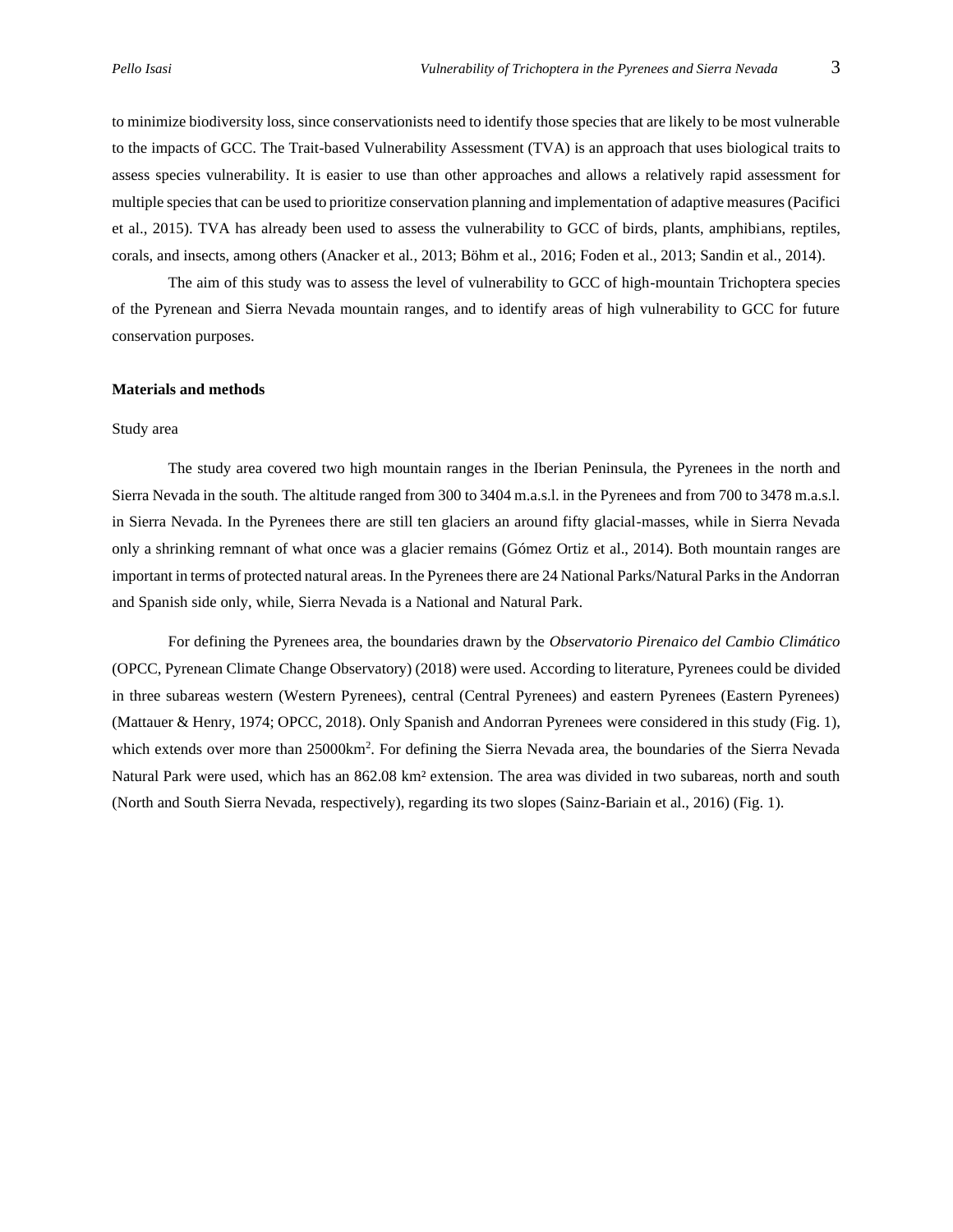

**Fig. 1:** Map of the two studied areas, highlighted in purple; the Pyrenees in the north and Sierra Nevada in the south. Each mountain range is divided in several subareas: Western Pyrenees (1), Central Pyrenees (2) and Eastern Pyrenees (3), and North Sierra Nevada (4) and South Sierra Nevada (5).

# Data description

Records of Trichoptera species present in each high mountain range were obtained from the database stored in [www.geobrink.uclm.es.](http://www.geobrink.uclm.es/) This database contains all the knowledge on Trichoptera from the Iberian Peninsula gathered from 1905 to 2017. It includes a total of 13961 records, of which 1687 records belong for the study area: 1331 for the Pyrenees and 356 for Sierra Nevada.

# Vulnerability traits description and vulnerability assessment

#### *Vulnerability traits description*

Twenty traits from previous works (Abellan et al., 2005; De Figueroa, 2010; Domisch et al., 2010; Graf et al., 2008; Hering et al., 2009; Hershkovitz et al., 2015; Sarremejane et al., 2020) were evaluated together for the Traitbased Vulnerability Assessment. Fourteen traits were finally selected by expert criteria due to their potential for assessing vulnerability to GCC. The traits not considered were: "pH preference", "Current preference", "Hydrologic preference", "Respiration", "Habitat rarity" and "Habitat loss". These fourteen traits were grouped into biogeographic, ecological and biological traits. Each trait was divided in different categories, which were coded as presence/absence, single category assignment, or by a scoring system (10-point system) similar to the fuzzy-coding approach (Chevenet et al., 1994). The score reflected the affinity of the taxon with a particular category of each trait, where '0' indicates no affinity and '10' high affinity (Table 1). Information for each trait and Trichoptera species present in Sierra Nevada and the Pyrenees were extracted from [www.freshwaterecology.info](http://www.freshwaterecology.info/) and [www.geobrink.uclm.es](http://www.geobrink.uclm.es/) databases (Table 1).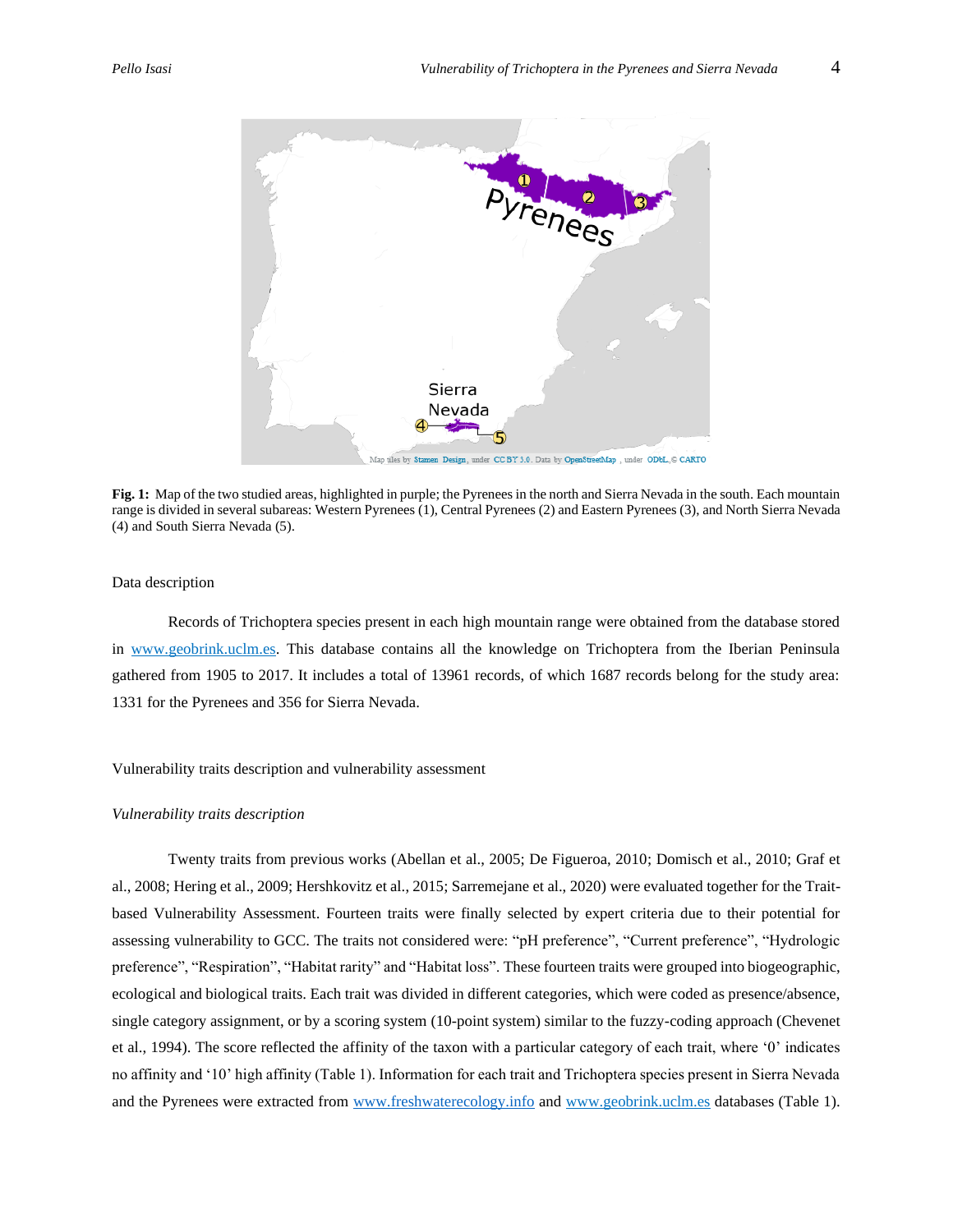When trait information was not available for a species, it was completed using expert criteria, with the information from the taxonomically closest species, or from all species belonging to the same genus.

Biogeographic traits

- **1.** Distribution: The distribution area is a key factor of extinction vulnerability. Species with a smaller distribution area are more sensitive to extinction since they usually are less dispersive, more specialised and inhabit in rarer climates (Korkeamäki & Suhonen, 2002; Malcolm et al., 2006; Ohlemüller et al., 2008). Moreover, species with small ranges are typically rare within their ranges in comparison to more widely distributed species, making them even more vulnerable (Pimm, & Raven, 2000). The categories used were the next five:
	- Transiberic: Species present in Europe north of the Pyrenees, the Iberian Peninsula and North Africa.
	- Iberoeuropean: Species present in Europe north of the Pyrenees and some regions of the Iberian Peninsula but not in North Africa.
	- Iberoafrican: Species present in North Africa and some regions of the Iberian Peninsula but not in Europe north of the Pyrenees.
	- Discrete: Species present in some regions of the Iberian Peninsula and central and eastern Mediterranean region, but not in Europe north of the Pyrenees.
	- Endemic: Species endemic to the Iberian Peninsula, including the northern mountainside of the Pyrenees, and the Balearic Islands in some cases.
- **2.** Endemicity: Endemicity is a vulnerability factor closely related to distribution. The more restricted the geographic range of a species, the more vulnerable to changes. In this case, only the species that are endemic to the Iberian Peninsula were considered, the rest were given the minimum scoring. The categories used were the next four:
	- Not strict: Species that inhabit both mountain ranges, Sierra Nevada and the Pyrenees.
	- General: Species endemic to one mountain range, Sierra Nevada or the Pyrenees, but are widely distributed through all its area.
	- Restricted: Species endemic to one mountain range but that even if widely distributed are not present in all subareas. Only applied to the Pyrenees, since Sierra Nevada was divided in two subareas only.
	- Exclusive: Species endemic one mountain range, Sierra Nevada or the Pyrenees, and are restricted to one subarea.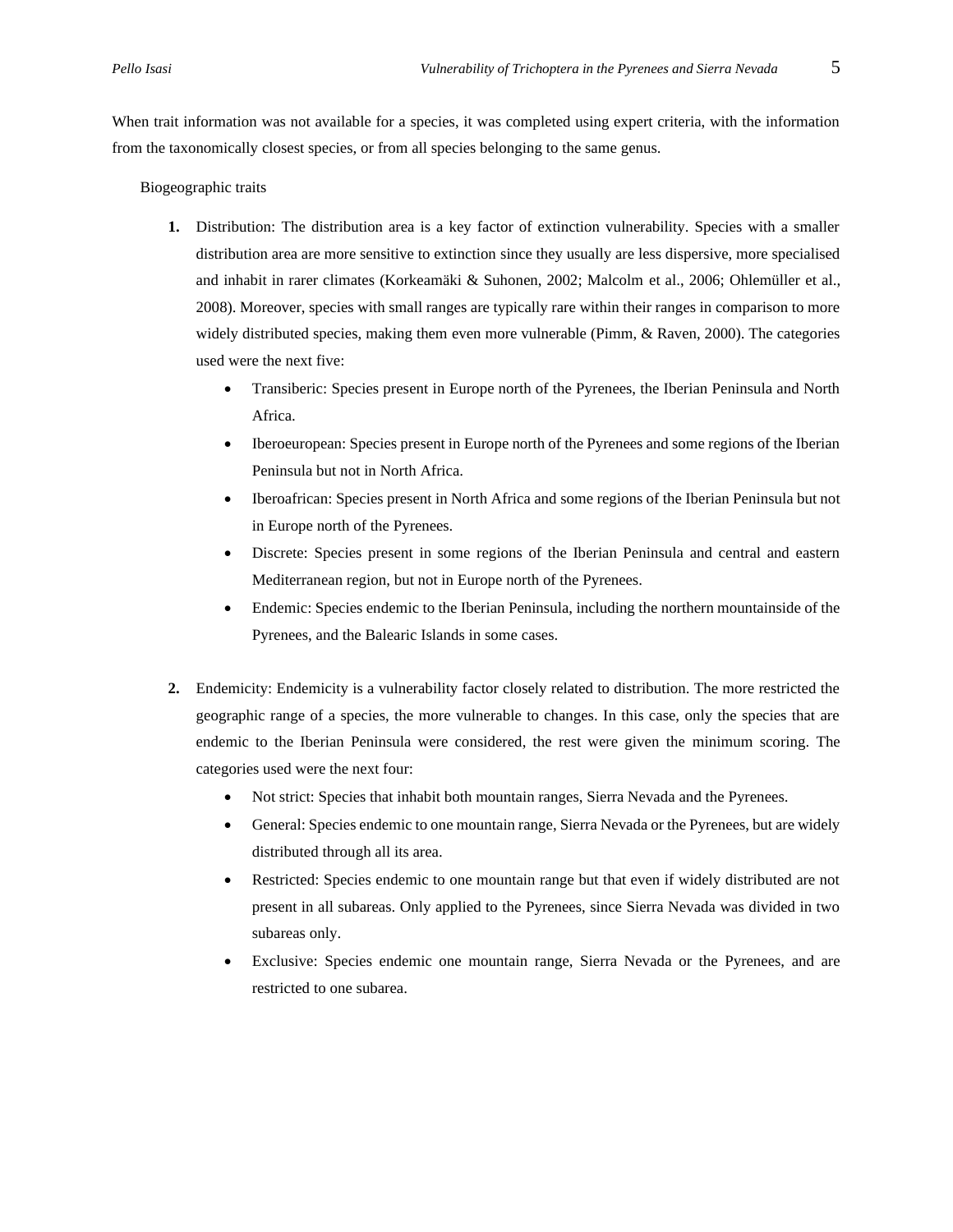## Ecological traits

- **3.** Stream zonation preference: Species inhabiting different stream zones have different ecological requirements. Species inhabiting spring zones are adapted to cold and fast waters, while species that live in the lower reaches are adapted to slower and warmer water. However, species inhabiting the upper reaches of streams will be more vulnerable to GCC since they will be unable to move to higher altitudes, as it has been observed in crayfish species (Bland, 2017).
- **4.** Temperature preference: Species adapted to cold temperatures (cold stenothermic) are more vulnerable to GCC since the temperature increase will force them to migrate upstream or reduce their distribution range. That could pose a notable threat for species that have "nowhere to go" (Domisch et al*.*, 2011).
- **5.** Persistence: The persistence level refers to the continuity of populations in the study area. The species that have not been addressed in a while would be more vulnerable than the ones that are still regularly captured.
- **6.** Microhabitat specialist: Most Trichoptera species have a preference for one or more substrates during their larval stage (Graf et al*.*, 2008)*.* In some species certain substrate types are critical to their larval or pupal development. Thus, species that depend heavily on a small number of substrate types, microhabitat specialists, could be more vulnerable than more generalist ones due to their narrow microhabitat requirements. Thirteen substrate categories were considered after Graf et al. (2008), for which every species had an affinity-score based in a 10-point system. For a species to be considered in one feeding category it had to score a minimum of 10% affinity to that substrate (i.e. 1 out of 10). The substrates considered were the following:
	- Pelal: Mud. Grain size < 0.063 mm.
	- Argyllal: Silt, loam, clay. Grain size < 0.063 mm.
	- Psammal: Sand. Grain size 0.063-2 mm.
	- Akal: Fine to medium-sized gravel. Grain size 0.2-2 cm
	- Micro-/mesolithal: Coarse gravel to hand-sized cobbles. Grain size 2-20 cm
	- Macro-/megalithal: Stones, boulders, bedrock. Grain size > 20 cm
	- Hygropertric habitats: Thin layers of water over bedrocks, waterfalls.
	- Algae: Micro- and macroalgae.
	- Macrophytes: Macrophytes, mosses, Characeae, living parts of terrestrial plants
	- POM: Coarse and fine particulate organic matter.
	- Woody debris (xylal): Woody debris, twigs, roots, logs. Size > 10 cm
	- Madicol habitats: Edge of water bodies, moist substrates.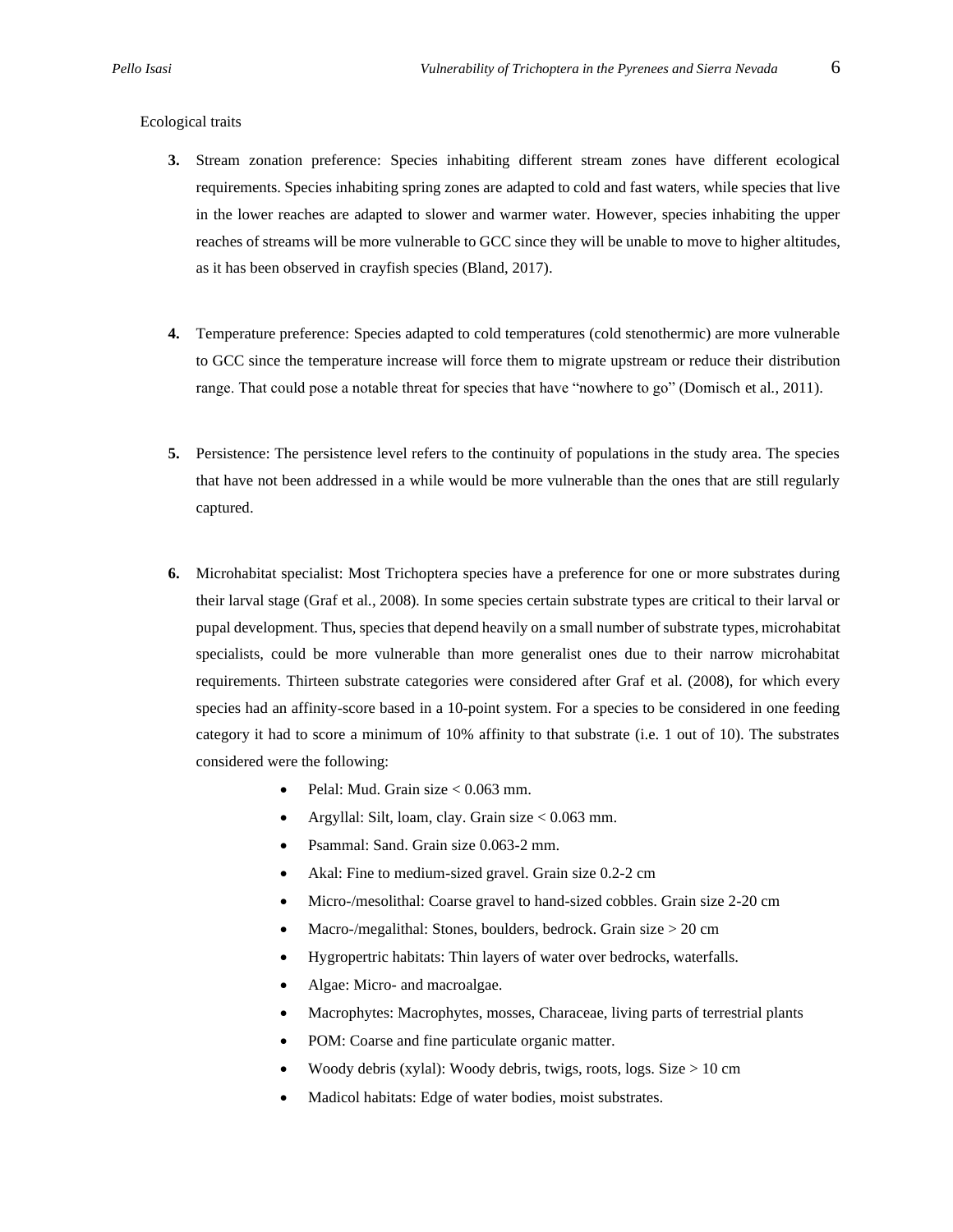• Other habitats: e.g. host of a parasite.

Altitude preference: High-altitude areas are expected to suffer the most the effects of GCC (Ohmura, 2012). Furthermore, high-altitude endemic species could face a disproportionate extinction risk due to GCC-induced habitat loss (Dirnböck et al*.*, 2011).

Biological traits

- **7.** Reproductive cycle: The reproductive-rate of a species could be key for the adaptability of a species to GCC since the more generations, the faster the natural selection can act. Thus, species with a higher voltinism could be more adaptable than species with lower reproductive-rate since the last ones are dependent on more stable environments. This has already been observed in butterflies (Altermatt, 2010; Soga & Koike, 2012).
- **8.** Species lifespan: Species with long life-cycles are potentially less adaptable and less resilient to changes since they usually reproduce with less frequency and have less offspring (Laurence et al., 2010; Poff et al., 2010).
- **9.** Female maximum wing length: Species that have a greater ability to disperse could keep up with the different GCC scenarios by migrating to more suitable areas. Thus, less dispersive species would be more vulnerable to extinction (Nadeau & Fuller, 2016). Females are the main actors of dispersal through oviposition and dispersal capacity of Trichoptera species has been shown to be positively correlated with their wing length (Hoffsten, 2004).
- **10.** Emergence season: The timing of emergence reflects the requirements of both, the aquatic and terrestrial life stages. GCC may affect the timing of insect emergence (Harper & Peckarsky, 2006). This could make especially vulnerable those species with summer emergence, since it is the season on which GCC is predicted to have a greater impact in the Mediterranean (Giorgi & Lionello, 2008). Spring, the main wet season, could also be considerably harmed as well as the poorly surveyed autumn (Gallinat et al*.*, 2015).
- **11.** Emergence period length: Species with a long emergence period are less prone to environmental perturbations because risks of droughts or spates are minimised. A short emergence period enhances the likelihood of finding mating partners but synchronised development of aquatic stages makes species more vulnerable (Graf et al*.*, 2008; Kotiaho et al*.*, 2005).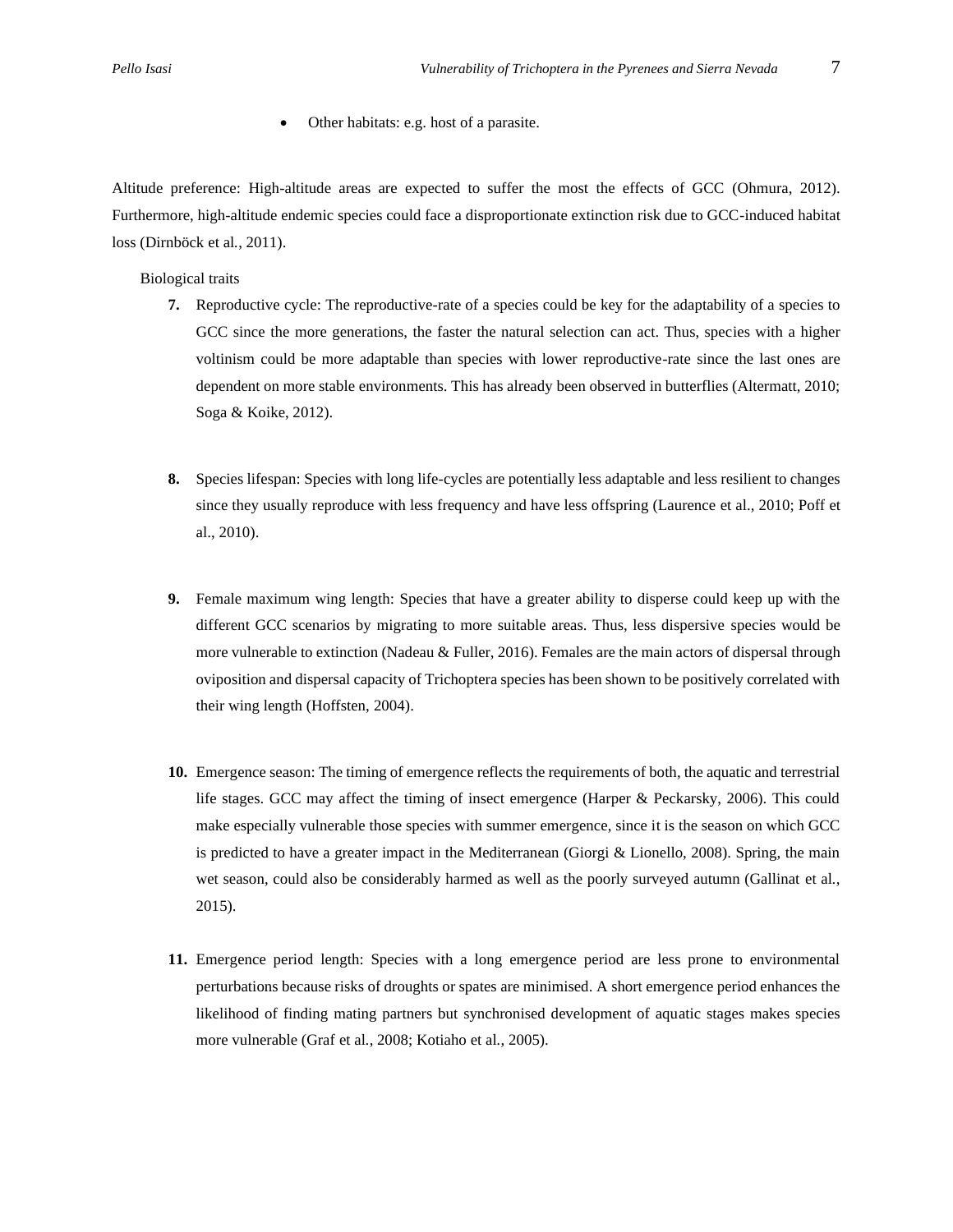- **12.** Drought resistance: The ability of a species to cope with droughts is important to evaluate its vulnerability since it is an adaptation to survive environmental changes. For our study it is especially relevant since more frequent droughts are expected in the Mediterranean area due to GCC (Giorgi & Lionello, 2008).
- **13.** Feeding specialist: Species that are feeding specialists are more vulnerable to GCC than more generalist species, since the first ones are limited to a narrower food resource (Nadeau & Fuller, 2016). Nine feeding strategies were defined after Graf et al. (2008), for which every species had an affinity-score based in a 10-point system. The parasite category was excluded since no parasite species of Trichoptera is known in Europe. For a species to be considered in one feeding category it had to score a minimum of 20% affinity to that strategy (i.e. 2 out of 10). The feeding strategies considered were the following:
	- Grazer/scraper
	- Miner
	- Xylophagous
	- Shredder
	- Gatherer/collector
	- Active filter feeder
	- Passive filter feeder
	- Predators
	- Other feeding type

#### *Vulnerability assessment*

Depending on the category of a trait to which a species belonged, a score for each species was given (Table1). The different categories in each trait were given a whole numeric value from '0' to '3' depending on their relevance for the vulnerability to GCC. '0' was given for low vulnerability, '1' for medium vulnerability, '2' for high vulnerability and '3' for very high vulnerability. In the case of traits coded with a 10-point system the category with the highest affinity was selected (i.e. the category with a 5< score). In cases where there was not a clear option in a category, the most conservative (the lowest score) option was chosen. The sum of the scores obtained by a species in all the different categories was defined as the total vulnerability score of that species, and had a potential maximum of 39 points. The traits for which data was not available and could not be obtained were given a value of '0' for the sum of scores.

Habitat loss was also considered as a vulnerability factor, since species suffering strong habitat destruction are more vulnerable to extinction (Abellan et al., 2015). However, since the study area is focused in protected natural areas it was excluded from the study.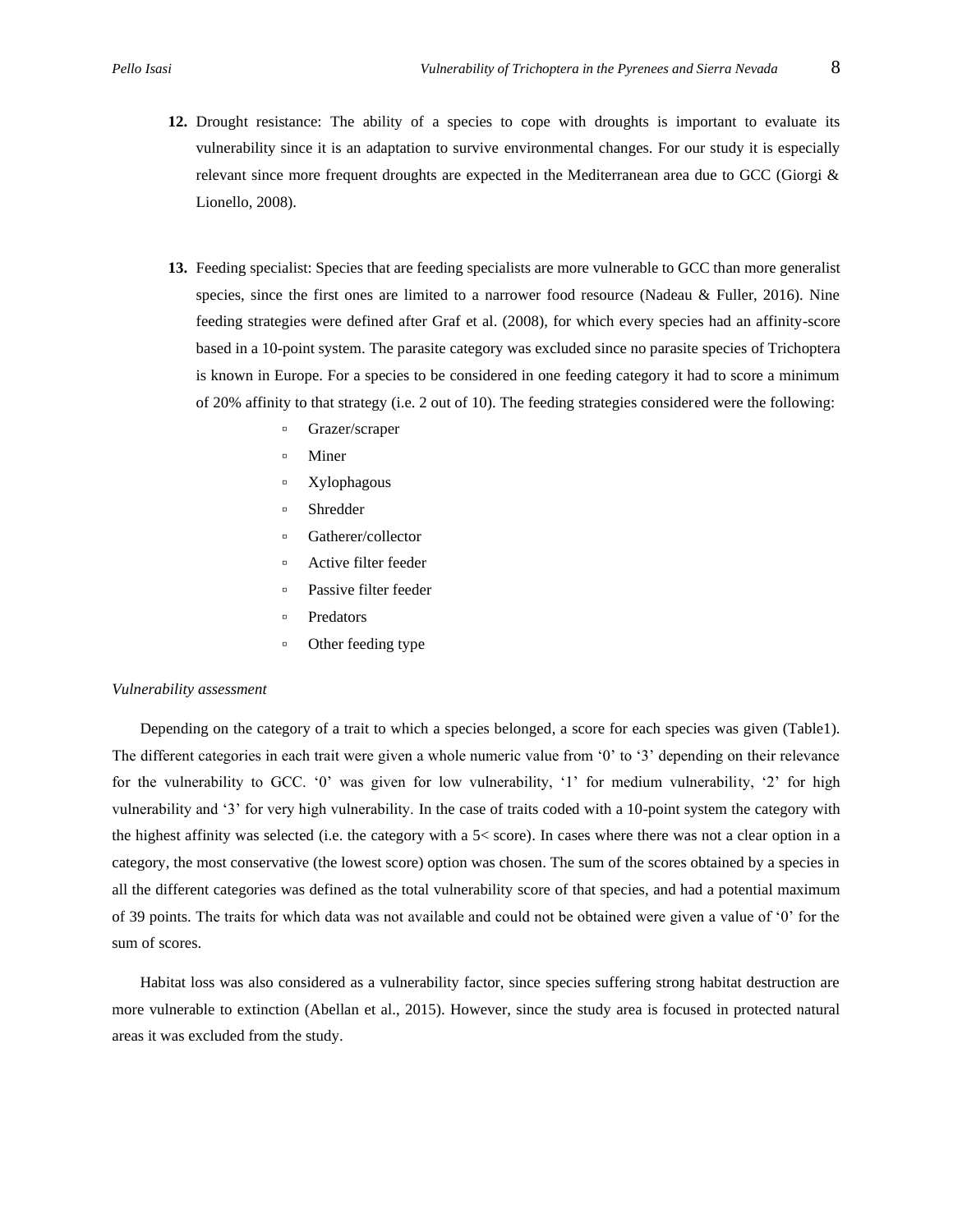Table 1: Description of the categories and scoring of each trait assessed in the study. (pts = points)

| <b>TRAITS</b>                               |                                                             | <b>CATEGORIES &amp; SCORING</b>                                                                                                                                                                                                                                                                                                                                                                                                                 | <b>FROM OR</b><br><b>MODIFIED FROM</b>                                                                           |
|---------------------------------------------|-------------------------------------------------------------|-------------------------------------------------------------------------------------------------------------------------------------------------------------------------------------------------------------------------------------------------------------------------------------------------------------------------------------------------------------------------------------------------------------------------------------------------|------------------------------------------------------------------------------------------------------------------|
| <b>DISTRIBUTION</b>                         | ٠<br>٠<br>٠<br>٠                                            | Transiberic -- Opts<br>Iberoafrican -- 1pts<br>Discrete -- 2pts<br>Endemic -- 3pts                                                                                                                                                                                                                                                                                                                                                              | Abellán et al. (2005);<br>Sánchez-Fernández et al.<br>(2004)                                                     |
| <b>ENDEMICITY</b>                           | ٠<br>٠<br>٠<br>٠                                            | Not strict -- 0pts<br>General -- 1pts<br>Restricted -- 2pts<br>Exclusive -- 3pts                                                                                                                                                                                                                                                                                                                                                                | Abellán et al. (2005);<br>Sánchez-Fernández et al.<br>(2004)                                                     |
| <b>STREAM ZONATION</b><br><b>PREFERENCE</b> | ٠<br>٠<br>٠<br>٠<br>٠<br>٠<br>$\blacksquare$<br>٠<br>٠<br>٠ | Hyperliterally (grayling region) -- 0pts<br>Epicortical (barbel region) -- Opts<br>Metapotamal (bream region) -- 0pts<br>Hypopotamal (brackish water) -- 0pts<br>Littoral (lake and stream, shorelines, ponds, etc.) -- 0pts<br>Profundal (bottom of stratified lakes) -- Opts<br>Metarhithral (lower trout region) -- 1pt<br>Epirhithral (upper trout region) -- 2pts<br>Eucrenal (spring region) -- 3pts<br>Hypocrenal (spring brook) -- 3pts | Hering et al. $(2009)$ ;<br>Hershkovitz<br>et<br>al.<br>(2015);<br>Tierno<br>de<br>Figueroa et al. (2010)        |
| <b>TEMPERATURE</b><br><b>PREFERENCE</b>     | ٠<br>٠<br>٠<br>٠                                            | Warm $(>18C^{\circ})$ or eurytherm -- 0pt<br>Moderate 10 -18C° -- 1pt<br>Cold 6 - 10C° -- 2pts<br>Very cold $<$ 6C $\degree$ -- 3pts                                                                                                                                                                                                                                                                                                            | Domisch et al. (2011);<br>Graf et al. (2008);<br>Tierno de Figueroa et al.<br>$(2010)$ ; Hering et al.<br>(2009) |
| <b>PERSISTENCE</b>                          | ٠<br>٠<br>٠<br>٠                                            | Last capture between 3 and 8 years ago -- 0pts<br>Last capture between 9 and 14 years ago -- 1pt<br>Last capture between 15 and 20 years ago -- 2pts<br>Last capture between 21 years ago or before - 3pts                                                                                                                                                                                                                                      | Abellán et al. (2005);<br>Sánchez-Fernández et al.<br>(2004)                                                     |
| <b>MICROHABITAT</b><br><b>SPECIALIST</b>    | ٠<br>٠<br>٠<br>٠                                            | > 7 Microhabitats -- 0pts<br>5-6 Microhabitats -- 1pt<br>3-4 Microhabitats -- 2pts<br>1-2 Microhabitats -- 3pts                                                                                                                                                                                                                                                                                                                                 |                                                                                                                  |
| <b>ALTITUDE</b><br><b>PREFERENCE</b>        | ٠<br>٠<br>٠<br>٠                                            | Montane or lower $(< 1900m)$ -- 0pts<br>Subalpine (1900 - 2400m) -- 1pt<br>Alpine (2400 - 2900m) -- 2pts<br>Nival-subnival $(> 2900m)$ -- 3pts                                                                                                                                                                                                                                                                                                  | Graf et al. (2008)                                                                                               |
| <b>REPRODUCTIVE</b><br><b>CYCLE</b>         | ٠<br>٠<br>٠<br>٠                                            | Multivoltine -- 0pt<br>Bivoltine -- 1pt<br>Univoltine -- 2pts<br>Semivoltine -- 3pts                                                                                                                                                                                                                                                                                                                                                            | Graf et al.<br>(2008);<br>Hershkovitz et al. (2015)                                                              |
| <b>SPECIES LIFESPAN</b>                     |                                                             | $<$ 1 year -- 0 pts<br>$\geq$ 1 year -- 3 pts                                                                                                                                                                                                                                                                                                                                                                                                   | Hering et al. (2009)                                                                                             |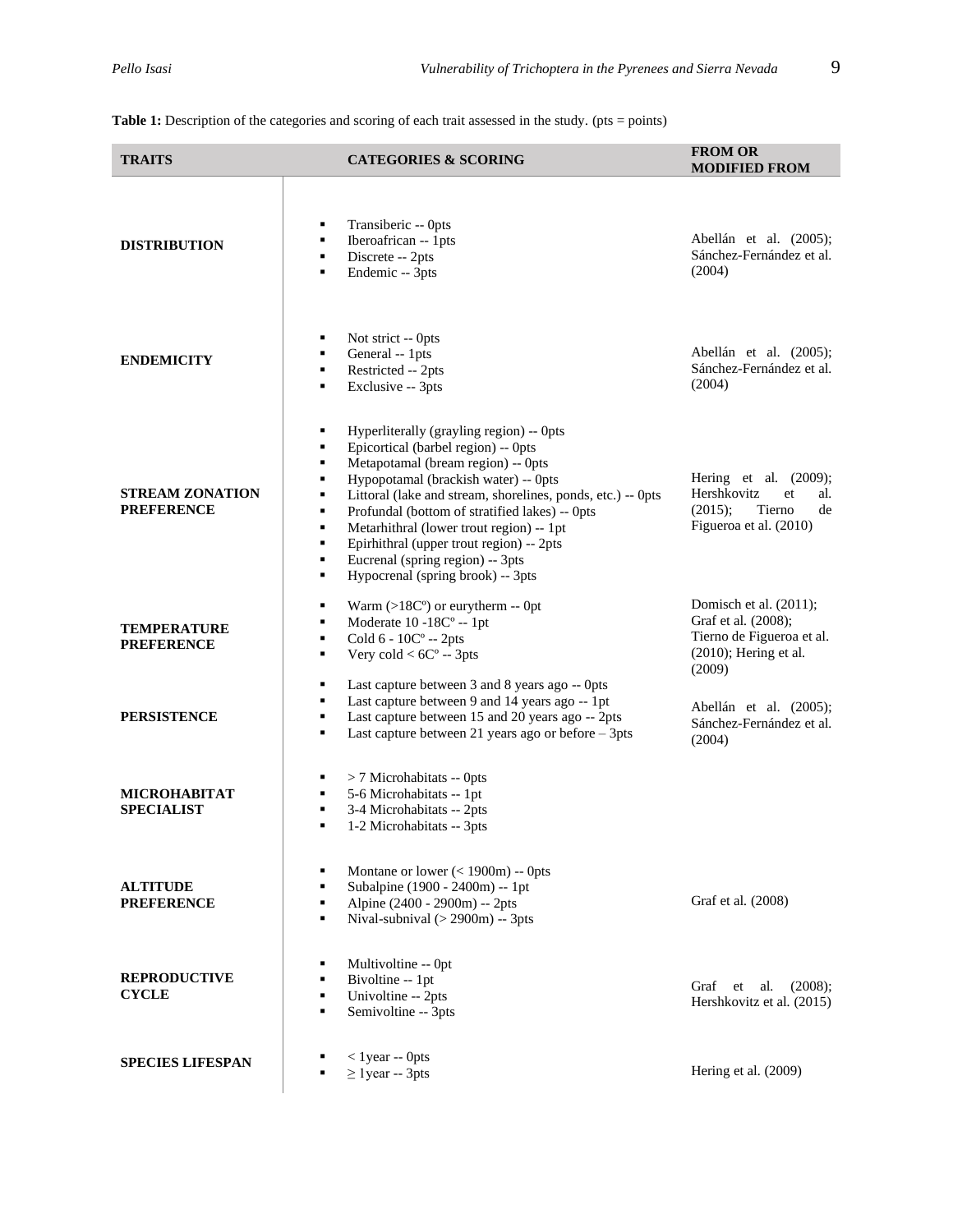| <b>MAX. FEMALE WING</b><br><b>LENGTH</b> | $\geq$ 15mm -- Opts<br>٠<br>$\geq$ 10-15mm -- 1pt<br>٠<br>$\geq$ 5-10mm -- 2pts<br>٠<br>$<$ 5mm -- 3pts<br>٠                                    | Sarremejane et al. (2020) |  |  |  |
|------------------------------------------|-------------------------------------------------------------------------------------------------------------------------------------------------|---------------------------|--|--|--|
| <b>EMERGENCE SEASON</b>                  | Emergence all year -- Opts<br>٠<br>Mainly winter -- 1pt<br>٠<br>Mainly spring/autumn -- 2pts<br>٠<br>Mainly summer -- 3 pts<br>$\blacksquare$   | Graf et al. (2008)        |  |  |  |
| <b>EMERGENCE PERIOD</b><br><b>LENGTH</b> | Long: $\geq 2$ months -- 0pts<br>Short: $<$ 2 months -- 3pts<br>٠                                                                               | Graf et al. (2008)        |  |  |  |
| <b>DROUGHT</b><br><b>RESISTANCE</b>      | Adult diapause $-$ 0pts<br>Aquatic diapause - 2pts<br>٠<br>No drought resistance -- 3pts<br>$\blacksquare$                                      | Graf et al. (2008)        |  |  |  |
| <b>FEEDING SPECIALIST</b>                | $\geq$ 4 Feeding strategies -- 0pts<br>3 Feeding strategies -- 1pt<br>٠<br>2 Feeding strategies -- 2pts<br>٠<br>1 Feeding strategy -- 3pts<br>٠ | Hering et al. (2009)      |  |  |  |

# Data analysis

Biodiversity databases are usually built with records provided by many different authors. This information is useful to characterize the geographic distribution of species but three types of biases can occur: the lack of reliable absence information on the real distribution of species, the unknown survey effort, and the unknown recurrence of species in sampling sites (Lobo et al*.*, 2018). Completeness refers to the percentage of species found in a surveyed area in relation to the total number of species estimated by a species accumulation curve for the same area. It has a direct and positive relation with the sampling effort. In order to know how reliable our data was to accomplish our objective; completeness was calculated using the KnowBR software and following the approach proposed by Lobo et al. (2018). A square cell resolution of two minutes (10.84 km<sup>2</sup>) was used to carry out the calculations, since Trichoptera species usually do not disperse through an area larger than that.

To graphically compare the vulnerability of species of both mountain ranges, a species vulnerability curve was made. Species were sorted from most to least vulnerable in the x-axis and their total vulnerability (i.e. the sum of the scores of all traits) was drawn on the y-axis. As the sample of the two mountain ranges was very different in size (147 in the Pyrenees and 37 in Sierra Nevada), samples were randomized. For that purpose, 37-species long samples were randomly taken 1000 times from the Pyrenees species pool. Then, samples were sorted from most to least vulnerable and the mean value for each of the 37 positions was calculated. This new 37-species sample was used to compare with the Sierra Nevada sample.

A linear regression was performed to test if there was any relation between family species number in the surveyed area and mean total vulnerability score of species in a family.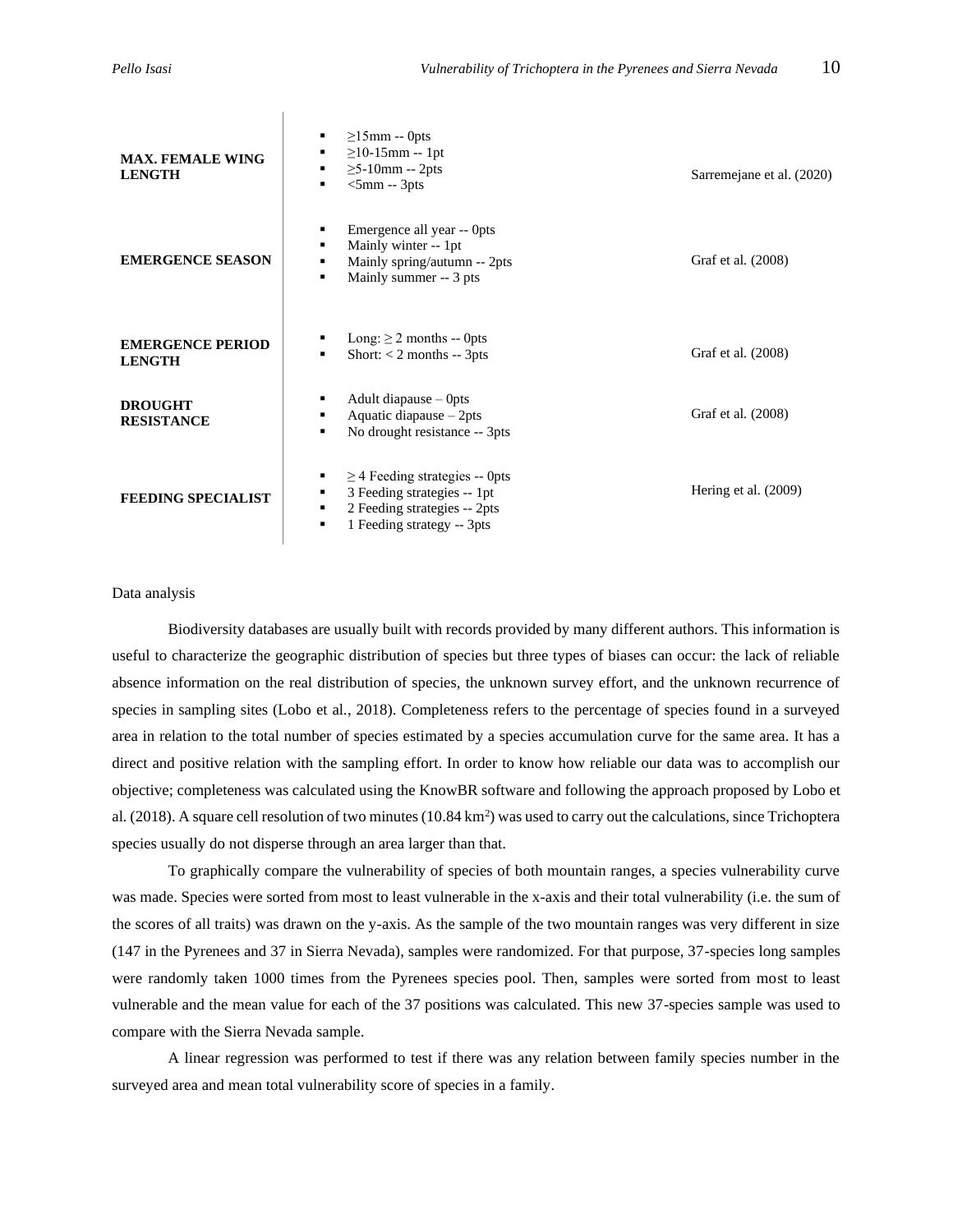To analyse the most relevant vulnerability traits for Trichoptera species, a Principal Component Analysis (PCA) was performed using the R software (version 3.5.2) (R Core Team, 2018). The species that appeared in less than 5 samplings were excluded from the analysis. "Drought resistance" trait was also excluded from data analysis due to excessive lack of information about species. Data matrix for the PCA consisted of 13 vulnerability traits and 162 Trichoptera species. The scores for each vulnerability factor of species were used in this matrix. To deal with the missing values for some vulnerability traits in many species in the matrix, the Ipca method was used to consider missing values of cells, since it is the method that outperforms the rest in most situations (Dray & Josse, 2015). To know the most important traits for vulnerability, the total vulnerability score of each species was correlated with its projection in the X and Y axes of the PCA.

To calculate the area and subareas with higher vulnerability, the percentage of highly (total vulnerability score 20-29pts) or very highly (total vulnerability score 30-39pts) endangered species of each area and subarea was calculated.

# **Results**

# General results

In total, out of the 469 caddisfly species that inhabit the Iberian Peninsula, 162 species were found in the study area, of which 147 inhabited the Pyrenees and 37 Sierra Nevada. Both mountain ranges had 22 Trichoptera species in common. The number of species found in each subarea was the next: 23 species in South Sierra Nevada, 37 in North Sierra Nevada, 66 in Western Pyrenees, 93 in Central Pyrenees and 79 in Eastern Pyrenees. Out of the 14 vulnerability traits studied, four contained information for all 162 species in both mountain ranges (Table 2). The percentage of encoded taxa by mountain range was slightly higher in Sierra Nevada (90.59%) than in the Pyrenees (89.86%), but differences were small. The trait with the lowest percentage of the total taxa encoded was "Drought resistance" (28%).

**Table 2:** Percentages of taxa encoded for each trait in total and by mountain range.

| Trait                      | % Total taxa encoded | % Sierra Nevada taxa<br>encoded | % Pyrenean taxa encoded |  |  |
|----------------------------|----------------------|---------------------------------|-------------------------|--|--|
| <b>Distribution</b>        | 100                  | 100                             | 100                     |  |  |
| Endemicity                 | 100                  | 100                             | 100                     |  |  |
| Stream zonation preference | 100                  | 100                             | 100                     |  |  |
| Temperature preference     | 89                   | 84                              | 88                      |  |  |
| Persistence                | 100                  | 100                             | 100                     |  |  |
| Microhabitat specialist    | 98                   | 100                             | 97                      |  |  |
| Altitude preference        | 100                  | 100                             | 100                     |  |  |
| Reproductive cycle         | 84                   | 84                              | 84                      |  |  |
| Species lifespan           | 69                   | 59                              | 70                      |  |  |
| Max. female wing length    | 100                  | 100                             | 100                     |  |  |
| Emergence season           | 99                   | 100                             | 99                      |  |  |
| Emergence period length    | 99                   | 100                             | 99                      |  |  |
| Drought resistance         | 28                   | 41                              | 25                      |  |  |
| Feeding specialist         | 96                   | 100                             | 96                      |  |  |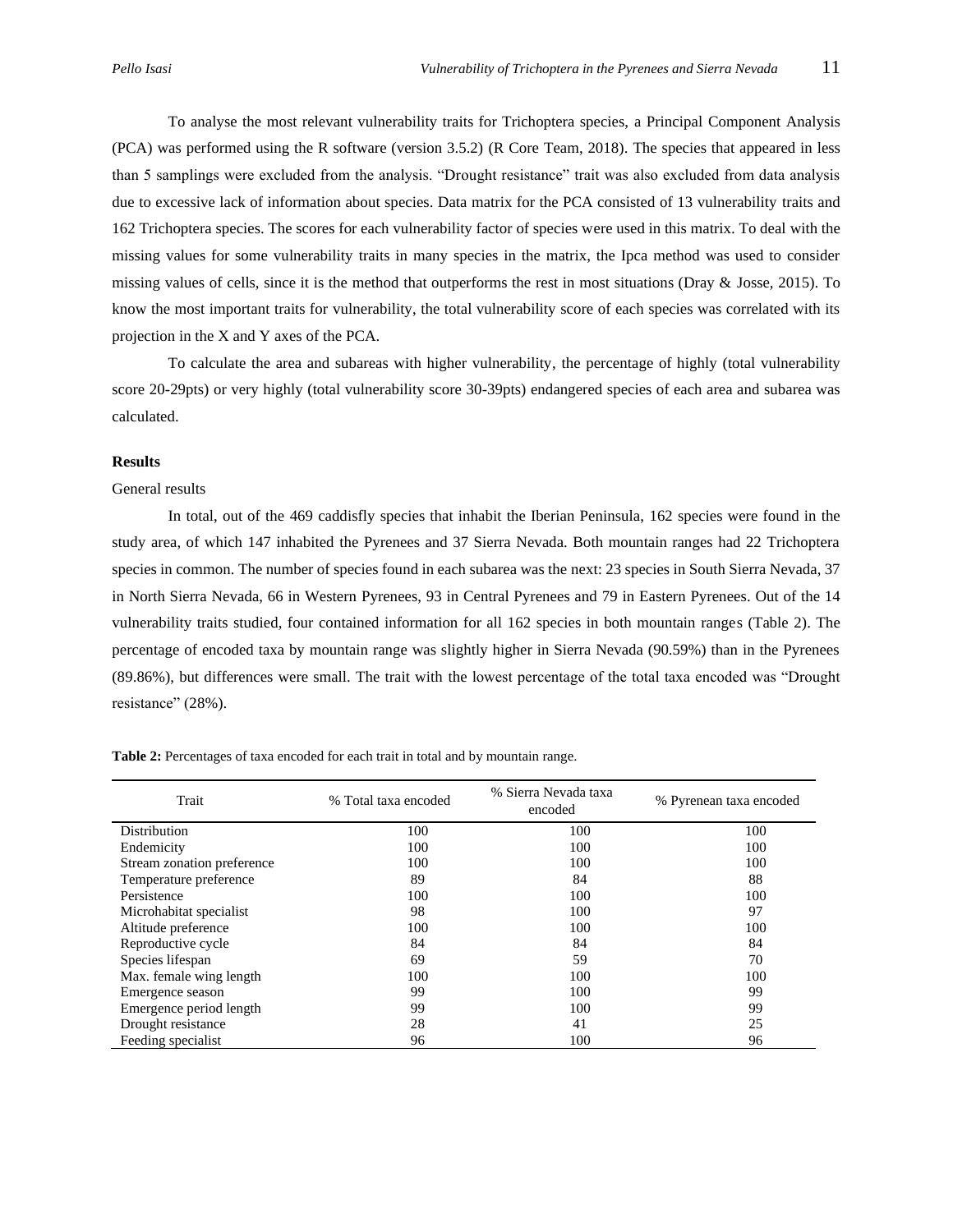### Completeness

In terms of data completeness, the two mountain ranges were very different. On the one hand, in the Pyrenees, sampling effort was very biased. Samplings and sampling sites were quite abundant in Eastern and Central Pyrenees, but very scarce in Western Pyrenees (Fig. 2A). However, 53% of the surveyed areas fell in the moderate-well surveyed category (i.e. >50 completeness; (Fig. 2C). On the other hand, in Sierra Nevada, sampled points were quite homogeneously distributed across the whole mountain range and blank spaces were scarce (Fig. 2B). Most of the surveyed areas (61%) in the mountain range had above 41% of data completeness and 33% of the total fell in the moderate-well surveyed category (Fig. 2D).



**Fig. 2:** Maps of the records (A and B) and completeness (C and D) of the sampling areas in the Pyrenees (A and C) and Sierra Nevada (B and D).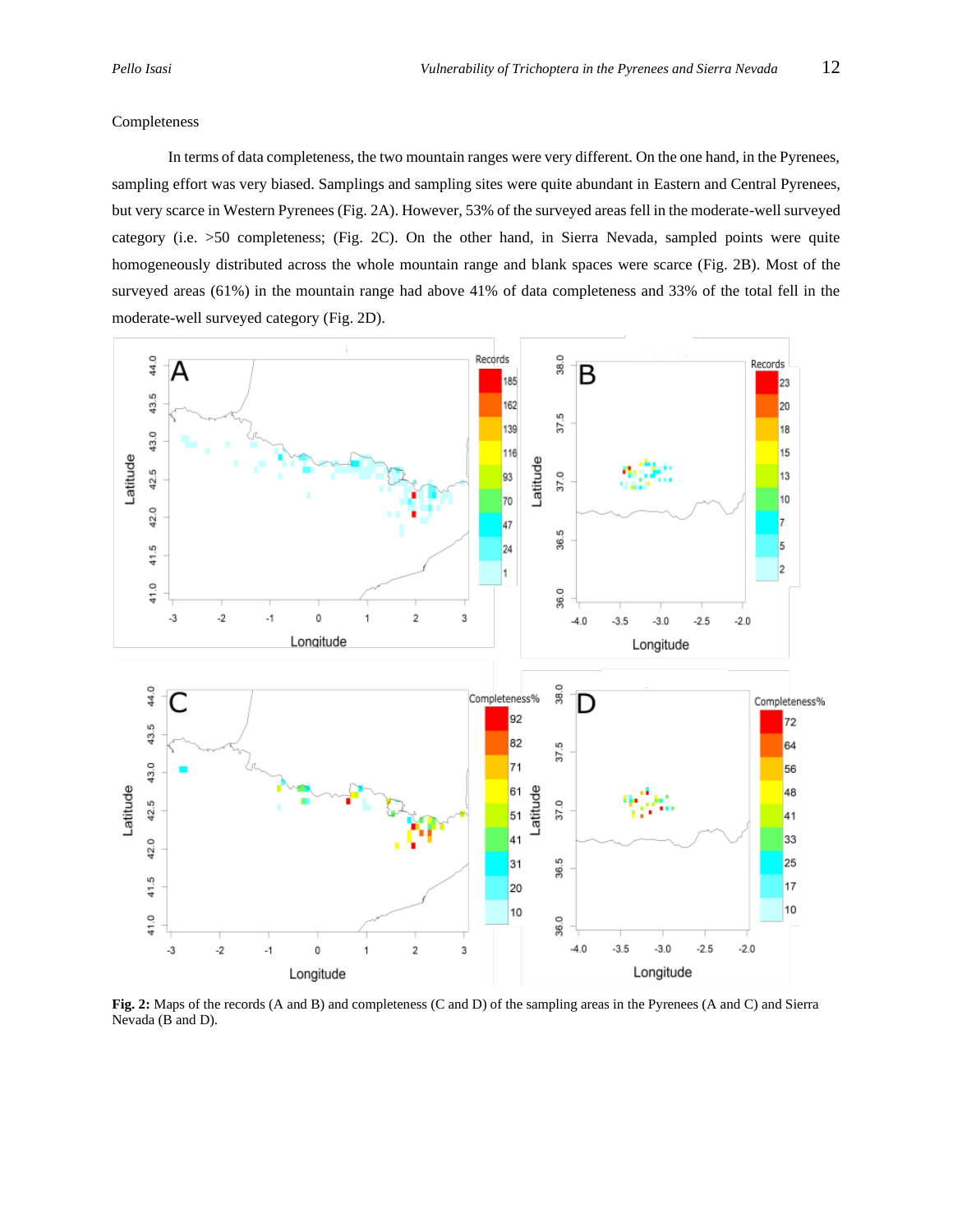Species and family vulnerability

### *Species vulnerability*

Overall, the most vulnerable species was *Rhyacophila vandeli*, with 30 points, and the least vulnerable one *Mesophylax aspersus*, with 9 points (Table 3). In the Pyrenees, the most and least vulnerable species were the same two, respectively. However, in Sierra Nevada, though the least vulnerable species was still *Mesophylax aspersus*, the most vulnerable species was *Wormaldia granada* (25 points). The most vulnerable species were restricted to the Pyrenees. However, among the ten least vulnerable, five were restricted to the Pyrenees, two to Sierra Nevada and three appeared in both mountain ranges. The species vulnerability curve showed that overall, the vulnerability of Pyrenean species was slightly higher than the vulnerability of the species of Sierra Nevada. However, the profile of the vulnerability curve was very similar in both mountain ranges (Fig. 3).

**Table 3:** Table showing the ten most and least vulnerable species in the study and their total vulnerability scores.

| 10 most vulnerable species  | Total vulnerability score | 10 least vulnerable species  | Total vulnerability score |  |  |
|-----------------------------|---------------------------|------------------------------|---------------------------|--|--|
| Rhyacophila vandeli         | 30                        | Polycentropus flavomaculatus | 13                        |  |  |
| Apatania stylata            | 28                        | Potamophylax latipennis      | 13                        |  |  |
| Rhyacophila rupta           | 28                        | Cheumatopsyche lepida        | 12                        |  |  |
| Rhyacophila praemorsa       | 27                        | Hydropsyche incognita        | 12                        |  |  |
| Rhyacophila sicorensis      | 27                        | Hydropsyche siltalai         | 12                        |  |  |
| Adicella filicornis         | 26                        | Stenophylax crossotus        | 12                        |  |  |
| Drusus marinettae           | 26                        | Hydroptila Vectis            | 11                        |  |  |
| Rhyacophila eatoni          | 26                        | Schizopelex furcifera        | 11                        |  |  |
| Rhyacophila laevis          | 26                        | Hydropsyche dinarica         | 10                        |  |  |
| Rhyacophila philopotamoides | 26                        | Mesophylax aspersus          | 9                         |  |  |



**Fig. 3:** Vulnerability curve of each mountain range. Species are sorted from most to least vulnerable in the x axis. See methods for a detailed description of the randomization performed.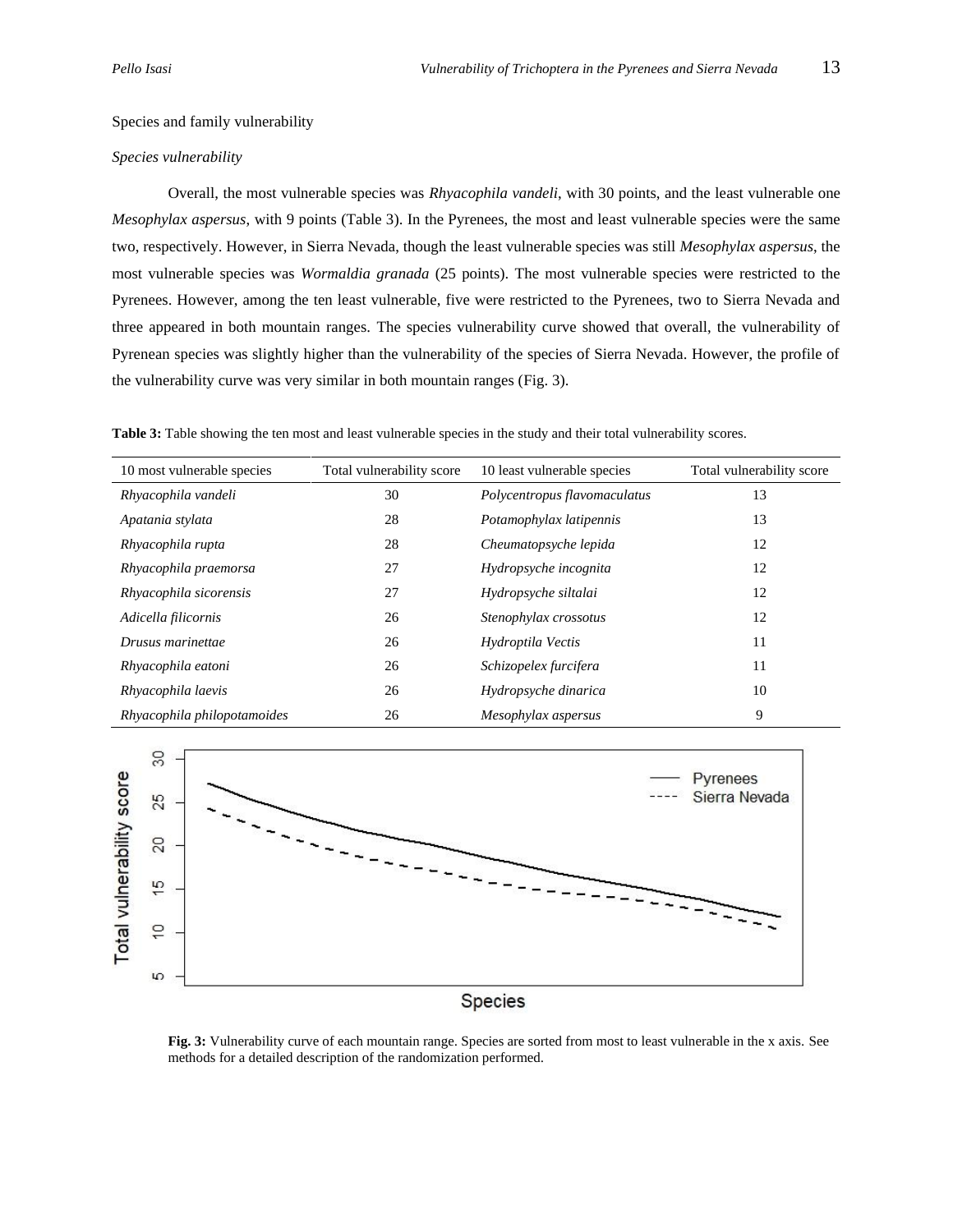# *Family vulnerability*

The mean vulnerability of families was 19.03. The most vulnerable family was Apataniidae, with a score of 28, and the least vulnerable one Ecnomidae, with a score of 14.5 (Fig. 4A). When considering only the families with 3 or more species in our study area, the mean vulnerability of families was 18.51. The most vulnerable family was Glossosomatidae, with a score of 23.51, and the least vulnerable one Lepidostomatidae, with a score of 15.67. The linear regression showed no evidence of significant correlation between family species number and mean total vulnerability of species in a family ( $p = 0.371$ ). When analysing each mountain range, the most vulnerable family in the Pyrenees was Apataniidae, with a score of 28, and the least vulnerable ones Phryganidae and Odontoceridae, with a score of 15 each (Fig. 4B). However, the most vulnerable family in Sierra Nevada was Philopotamidae, with a score of 18.67, and the least vulnerable one Polycentropodidae, with a score of 13 (Fig. 4C).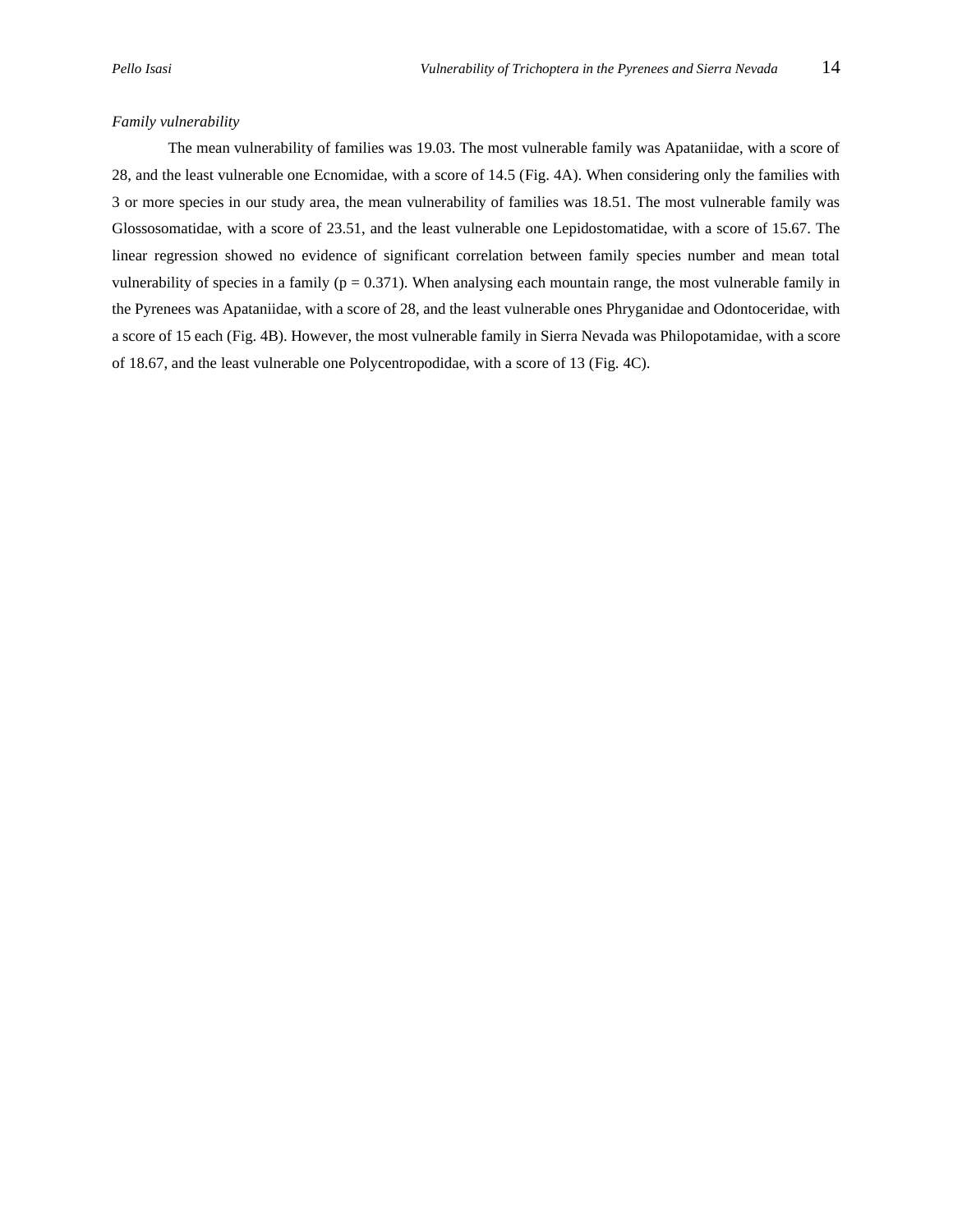

**Fig. 4:** Mean vulnerability-score and standard deviation for each family in total (A), the Pyrennes (B) and Sierra Nevada (C).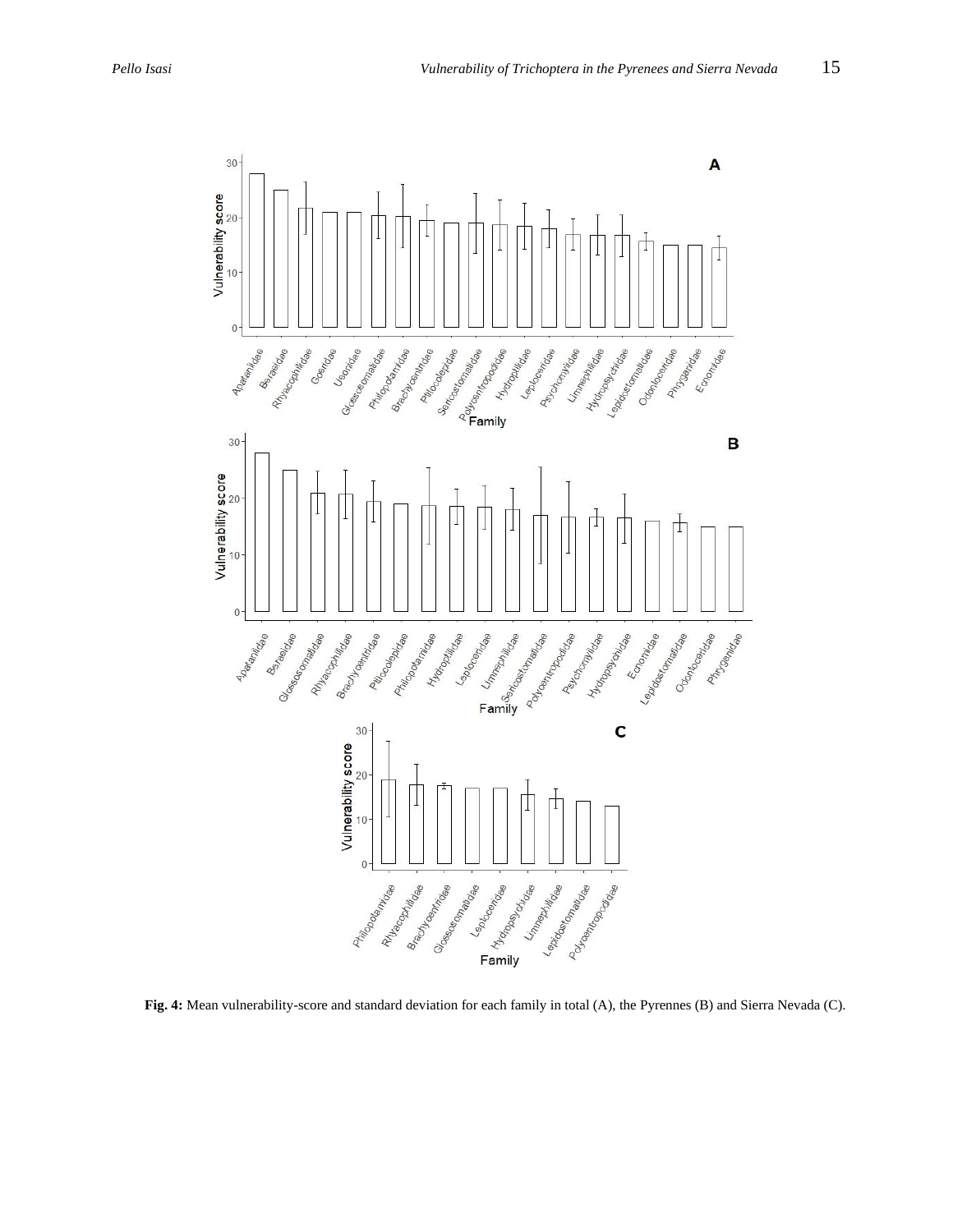#### Vulnerability traits

When analysing the vulnerability scores by trait, the trait with higher percentage of species with very high vulnerability (i.e. a vulnerability score of '3') was "Emergence season" (66%), followed by "Microhabitat specialist" (54%) and "Endemicity" (51%), and the one with the lowest percentage the "Altitude preference" (0%). In contrast, the trait with higher percentage of species with low vulnerability (i.e. a vulnerability score of '0') was by far "Altitude preference" (96%) and the one with the lowest percentage the "Microhabitat specialist" (0%), followed by "Persistence" (1%) and "Reproductive cycle" (3%) (Appendix 1).

When analysing the vulnerability scores by trait and mountain region, the trait with higher percentage of species with very high vulnerability was "Emergence season" (70% in the Pyrenees and 54% in Sierra Nevada), followed by "Microhabitat specialist" (55% in the Pyrenees and 51% in Sierra Nevada), in both mountain regions. However, while in the Pyrenees "Endemicity" had a relevant percentage of species with very high vulnerability too (50%), in Sierra Nevada its relevance was much lower (24%). In contrast, the trait with higher percentage of species with low vulnerability was by far "Altitude preference" (97% in the Pyrenees and 97% in Sierra Nevada), followed at some distance by "Species lifespan" (66% in the Pyrenees and 59% in Sierra Nevada) and "Emergence period length" (53% in the Pyrenees and 51% in Sierra Nevada), in both mountain ranges. However, in Sierra Nevada taxa with low "Endemicity" vulnerability was abundant too (59%). The trait with the lowest percentage of low-vulnerability species was "Microhabitat specialist" (0% in the Pyrenees and 0% in Sierra Nevada) in both mountain ranges.

Regarding the PCA, the sum of the two first axes explained a 33.6% of the variance. The first axis was strongly related to "Stream zonation preference" (0.79) and "Temperature preference" (0.80), thus, to the altitudinal gradient. The second axis was strongly related to "Endemicity" (0.68) and "Persistence" (0.6) (Table 4). "Stream zonation preference" and "Temperature preference" ecological traits provided very similar information. "Emergence season", "Species lifespan" and "Reproductive cycle" ecological traits provided very different information. Biogeographical traits were mixed with the other trait variables. Species were quite homogeneously scattered along the vulnerability-traits axes, with no apparent pattern or grouping (Fig. 5). Total vulnerability score showed a significant correlation with the first ( $p < 0.001$ ) and second ( $p = 0.015$ ) dimensional axes, however the correlation value was notably higher for the first (0.75) than for the second axis (0.23).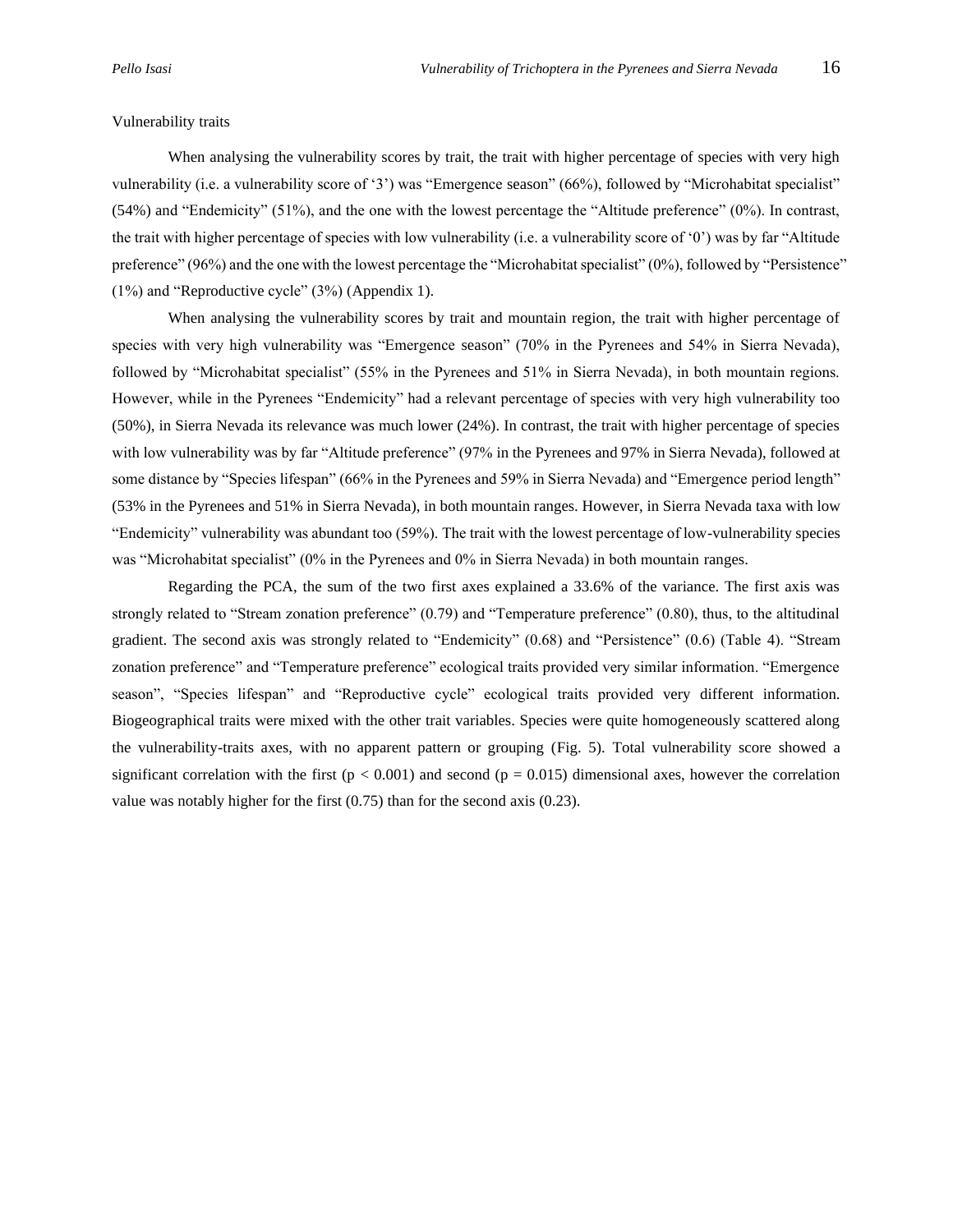

**Fig. 5:** PCA biplot showing the position of species (black points) in relation to the variables (arrows). The variables are divided in three categories: biogeographical traits (blue), ecological traits (green) and biological traits (orange).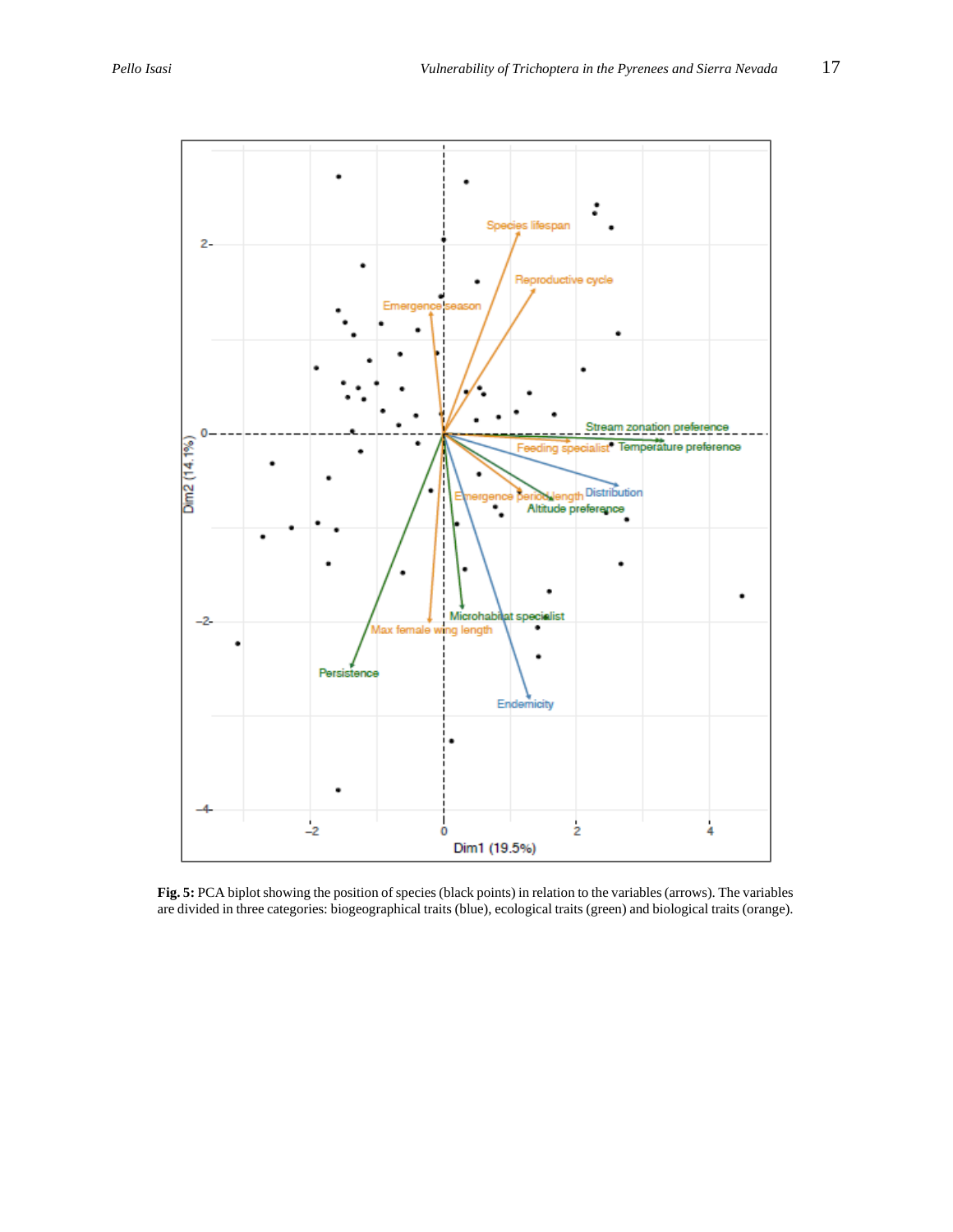| Trait                      | Dim.1    | Dim.2    |
|----------------------------|----------|----------|
| Distribution               | 0.633    | $-0.133$ |
| Endemicity                 | 0.311    | $-0.681$ |
| Stream zonation preference | 0.791    | $-0.017$ |
| Temperature preference     | 0.803    | $-0.018$ |
| Persistence                | $-0.335$ | $-0.600$ |
| Microhabitat specialist    | 0.069    | $-0.451$ |
| Altitude preference        | 0.399    | $-0.170$ |
| Reproductive cycle         | 0.330    | 0.369    |
| Species lifespan           | 0.273    | 0.517    |
| Max. female wing length    | $-0.051$ | $-0.486$ |
| Emergence season           | $-0.046$ | 0.310    |
| Emergence period length    | 0.283    | $-0.147$ |
| Feeding specialist         | 0.460    | $-0.019$ |

**Table 4:** Correlation of the different trait variables with each dimension of the PCA

# Region vulnerability

Overall, the percentage of highly and very highly vulnerable species (i.e. species with a total vulnerability score between 20 and 39pts) was of 38.8% in the Pyrenees and of 13.5% in Sierra Nevada, and ranged from 8.7% to 35.5% each of the five subareas. In general, the Pyrenean subareas were more vulnerable than those in Sierra Nevada. The most vulnerable subarea was Central Pyrenees an the least vulnerable Southern Sierra Nevada (Fig. 6). In South Sierra Nevada the most vulnerable species was *Rhyacophila nevada* (23pts.) and in North Sierra Nevada *Wormaldia granada* (25pts.). The most vulnerable species in Western Pyrenees was *Rhyacophila eatoni*, *Apatania stylata* and *Rhyacophila rupta* in Central Pyrenees, and *Rhyacophila vandeli* in Eastern Pyrenees (Table 5).

| South Sierra Nevada                      | North Sierra Nevada            | <b>Western Pyrenees</b>             | <b>Central Pyrenees</b>       | <b>Eeastern Pyrenees</b> |
|------------------------------------------|--------------------------------|-------------------------------------|-------------------------------|--------------------------|
| Rhyacophila nevada                       | Wormaldia granada              | Rhyacophila eatoni                  | Apatania stylata              | Rhyacophila vandeli      |
| (23pts)                                  | (25pts)                        | (26pts)                             | (28pts)                       | (30pts)                  |
| Sericostoma vittatum                     | Wormaldia                      | Wormaldia                           | Rhyacophila rupta             | Adicella filicornis      |
| (21pts)                                  | <i>occipitalis</i> (24pts)     | <i>triangulifera</i> (24pts)        | (28pts)                       | (26pts)                  |
| Annitella iglesiasi                      | Rhyacophila nevada             | Drusus bolivari                     | Rhyacophila praemorsa         | Drusus marinettae        |
| (20pts)                                  | (23pts)                        | (23pts)                             | (27pts)                       | (26pts)                  |
| Hydropsyche tibialis                     | Sericostoma vittatum           | Polycentropus telifer               | Rhyacophila sicorensis        | Rhyacophila laevis       |
| (19pts)                                  | (21pts)                        | (23pts)                             | (27pts)                       | (26pts)                  |
| Hydropsyche<br><i>infernalis</i> (10pts) | Annitella iglesiasi<br>(20pts) | Psychomyia<br>ctenophora<br>(23pts) | Rhyacophila laevis<br>(26pts) | Beraea maurus<br>(25pts) |

**Table 5:** The five most vulnerable species of each subarea with their total vulnerability score between brackets. (pts = points)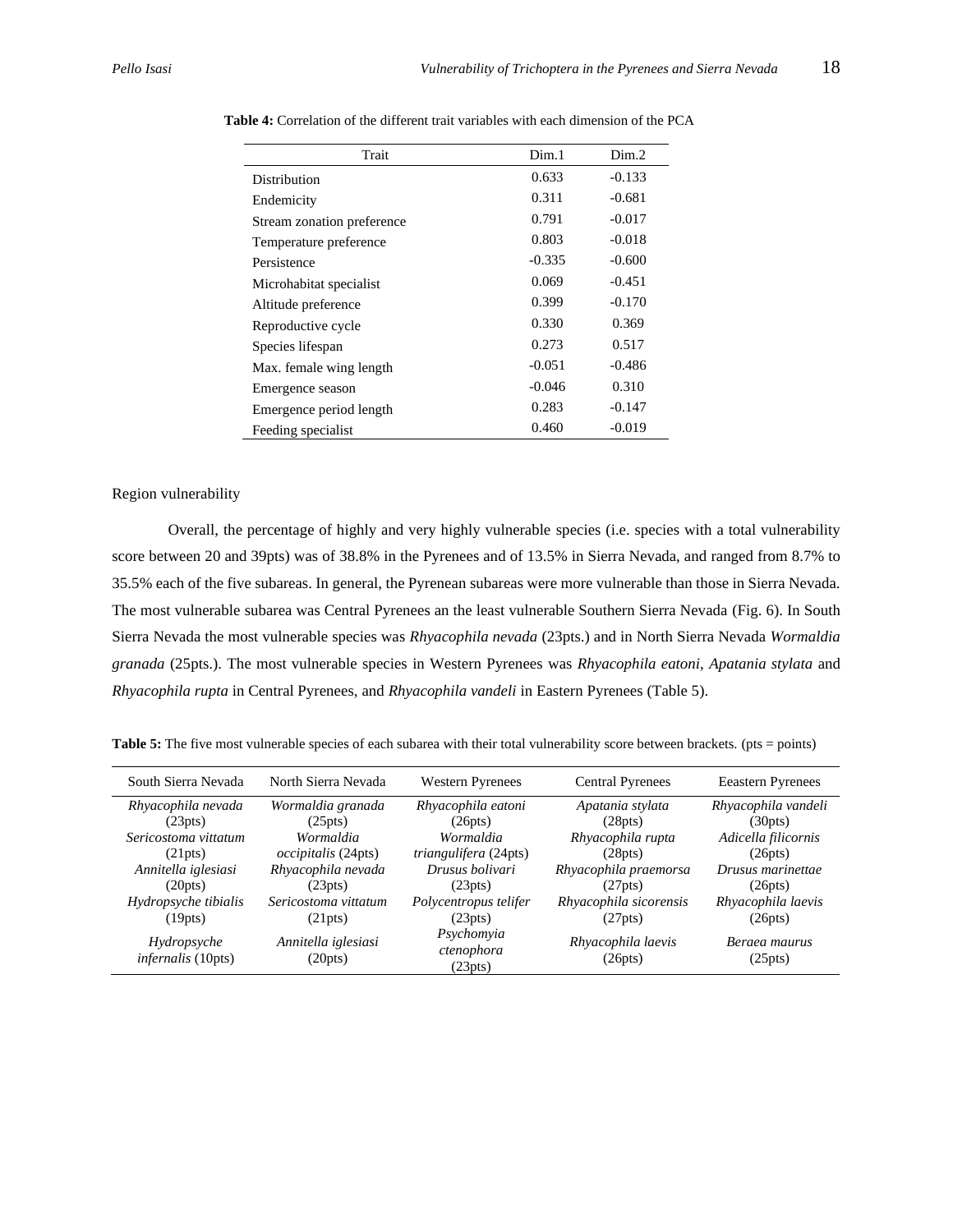

**Fig. 6:** Map showing the vulnerability (% of species with high or very high total vulnerability score) of each mountain range and subareas included in the study.

## **Discussion**

In this study, the biogeographic, ecological and biological traits of Trichoptera species of Pyrenees and Sierra Nevada have been analysed in order to assess their vulnerability to GCC. Previous studies, such as Hering et al*.* (2009) or Hershkovitz et al*.* (2015), focused more in the ecological preferences of species. This study added a wider range of biogeographic, ecologic and biological variables, much more similar to the approach of Conti et al*.* (2014) but focused on caddisflies and with several differences in the traits addressed. For example, in this study traits such as "Maximum female wing length" and "Persistence" of species were incorporated, as a measure of dispersal and continuity of a species in an area, while traits with low potential for assessing vulnerability to GCC, such as "pH preference" and "Locomotion type" were excluded. Furthermore, this study targeted a much smaller area than the previous ones, which were focused at the continental scale, aiming to be more conservation-oriented.

The most vulnerable species, such as *Rhyacophila vandeli*, are mainly rare and endemic species of the Pyrenees that have not been observed since the twentieth century (Universidad de Castilla-La Mancha, 2018). Most of them have a preference for cold waters, have a short summer emergence period and are specialised in one or two substrates. On the other hand, the least vulnerable species, *Mesophylax aspersus*, is a common and widely distributed species that appears in Europe, Northern Asia, North Africa and even the Canary Islands. It is a species unlikely to be endangered by GCC since it inhabits areas below 1000m and along a longitudinal gradient, from epirithral to epipotamal stream zones (Graf et al., 2008). Furthermore, its life cycle is synchronised with the drying period and adult aestivate in caves (Salavert et al*.*, 2008).

Our results agree with those obtained in other studies (Conti et al., 2014; Hershkovitz et al., 2015) in the sense that, regarding vulnerability to GCC of species, Trichoptera is a heterogeneous group, with very highly vulnerable species but also tolerant species, unlike other groups like Plecoptera. The fact that all of the ten most vulnerable species were only found in the Pyrenees, and that in the three Pyrenean subareas over 28% of species were highly or very highly vulnerable, is consistent with some of the findings of Hershkovitz et al*.* (2015). They found that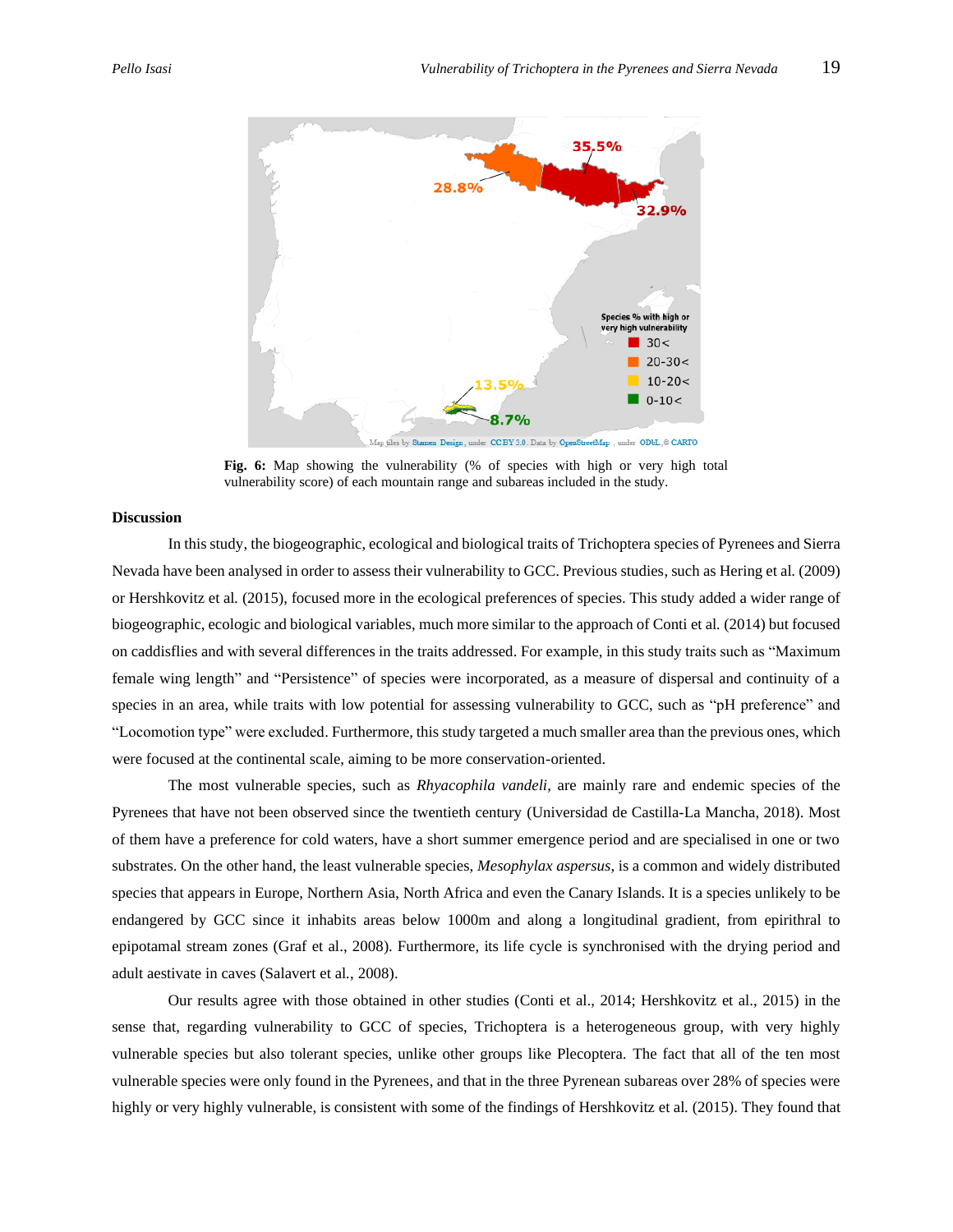the Pyrenees were one of the "hot-spots" of GCC-vulnerable species along with other mountainous ecoregions such

as the Alps and the Dinaric Alps. However, our results also showed a higher percentage of highly or very highly vulnerable Trichoptera species in both mountain ranges (38.8% in the Pyrenees and 13.5% in Sierra Nevada) than the 10% of endangered species addressed by Hering et al. (2009) in high mountain areas. This difference could be due to the differences between the spatial scales of the studies, bioregions defined by Illies (1974) against a mountain range, that is a bioregion on its own, and a mountain range inside the Ibero-Macaronesian bioregion. However, it could also mean that vulnerability of high mountain Trichoptera has been underestimated and that, despite their high diversity, a significant amount of species could be threatened by GCC.

Trichoptera is a species-rich group in the Iberian Peninsula compared with other regions of Europe (e.g. England), and have with similar numbers to other countries of the Mediterranean basin (e.g. Italy, Bonada et al., 2004). The main reason of this high diversity is that the Iberian Peninsula acted as glacial refugia and speciation area during the Pleistocene (Hewitt, 1999; Ribera & Volger, 2004). Trichoptera is, however, a group characteristic of more humid and rainier climates than the Mediterranean, which dominates in the Iberian Peninsula. For example, De Moor & Ivanov (2007) reported that 47-77% of all worldwide species of Trichoptera are found in the tropical areas of Oriental or Neotropical ecoregions. In addition, Trichoptera, despite being much more diverse in southern Europe, is a group of major importance in rivers in central Europe with temperate climates (Bonada et al., 2012). The Mediterranean climate of the Iberian Peninsula implies the presence of many intermittent streams, where very few Trichoptera species are found and, when found, they are presented in lower abundances than in central Europe (Bonada et al., 2012). Therefore, the higher number of Trichoptera species, together with the low appropriateness of their environmental conditions imposed by the Mediterranean climate, and the low occurrence of high mountain areas, make Trichoptera a group much more vulnerable in the Iberian Peninsula than previously thought. Our results, in comparison to those found for other areas in Europe (Hering et al., 2009), highlight this statement.

The use of the TVA provided insightful information for high mountain Trichoptera. The most influential traits in determining the total vulnerability of species were "Stream zonation preference" and "Temperature preference". Thus, species with preference for cold or very cold temperatures and headwater zones tended to be overall more endangered, meaning that, in general, the further upstream a species lives the more vulnerable it is. This finding is consistent with the upstream–downstream gradient Conti et al. (2014) found in their research. Although the obvious correlation between these two traits, it is important to acknowledge that not all species with preference for very cold water are restricted to headwaters and thus, that their upstream migration could be possible, as observed by Sáinz-Bariáin et al. (2016) for species such as *Lepidostoma basale* and *Polycentropus kingi*. On the other hand, water warming could have further consequences for Trichoptera, other than upstream migration, such as a decrease in body size (Cogo et al., 2020) or fecundity reduction (Bovill et al., 2019), that could further threaten the survival of species. Despite we used a higher number of traits in our TVA than others, this also highlights the need to consider further traits. Indeed, despite there is a vast information on traits of Trichoptera (e.g. see [www.freshwateecology.info\)](http://www.freshwateecology.info/), many species remain poorly assessed, which could bias the results and underestimate the vulnerability of some species. For example, *Anitella iglesiasi*, an Iberian endemic species highly vulnerable due to its low dispersal capacity and low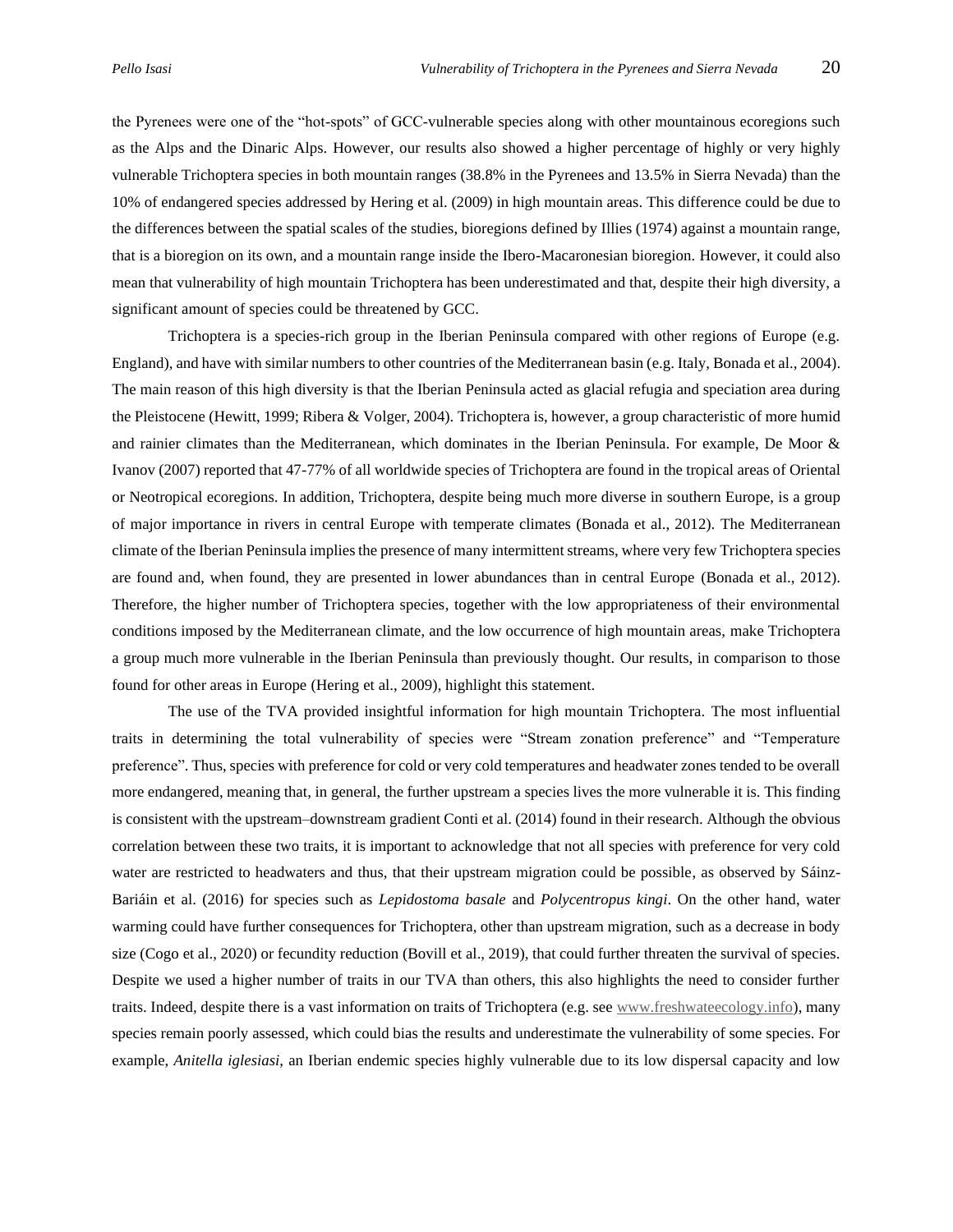genetic flux between its populations (Múrria et al., 2020) has the same total vulnerability score as *Ceraclea dissimilis*  which is an eurytherm species widely distributed through Europe (Graf et al., 2008).

When comparing the two mountain ranges, the Pyrenees had higher species total vulnerability and higher percentages of highly or very highly vulnerable species. This could partly be due to the fact that while the Pyrenees still preserve several glaciers and other glacial masses, Sierra Nevada, with no glaciers left, is at a later stage of deglaciation (Andrés et al., 2018; Gómez Ortiz et al., 2014; Palacios et al., 2016). This could mean that Sierra Nevada could have already undergone a selection of species more tolerant to global warming, besides potential adaptation of existing populations through microevolutive processes. However, the vulnerability of species in Sierra Nevada should not be overlooked since some of its species, such as *Wormaldia granada*, are endemic of this mountain range or even have only been found in one of the subareas (Universidad de Castilla-La Mancha, 2018). In addition, the dimensions of Sierra Nevada, much smaller than any Pyrenean subarea, could make endemic species in this region to be more vulnerable due to their restricted distribution. Furthermore, while the Pyrenees extend through an area that ranges between Mediterranean climate at its eastern border and a more temperate climate in its western border, Sierra Nevada is located in a completely Mediterranean climate area. Thus, since the Mediterranean area is expected to be one of the regions most harshly affected by GCC (IPCC, 2014), species in Sierra Nevada will possibly have to face harder conditions than those in the Pyrenees, what would make them more vulnerable.

Despite the use of TVA offers an overall look of species vulnerability using a wide variety of traits, as shown in our study, other aspects should be considered to have a better estimation of species vulnerability. Firstly, information on the genetic diversity of the populations of the most vulnerable species could reveal they potential microevolutionary adaptations to GCC (Bálint et al., 2011) and the effective population size (i.e. population trend; Miller et al., 2003). Secondly, a more complete characterization of current drought resistance and dispersal ability would be very needed, since these two are traits that could help species survive GCC but are still unknown for most Trichoptera species (Graf et al., 2008). For this purpose, a measure of dispersal ability could be the maximum female wing length, since females with larger wings are able to disperse further (Hoffsten, 2004). However, small species might also passively disperse with the wind. Alternatively, intraspecific genetic diversity and structure could be used as a measure of potential dispersal as in Múrria et al. (2020). Finally, besides using information on potential traits, even if fuzzy coded, information on real (i.e. in situ) intra-species trait variability would be highly recommended to detect microevolutive differences among populations and to have a more reliable trait information than obtained from literature (Bonada & Dolédec, 2018).

In terms of regional conservation, special attention should be paid to Central Pyrenees and Eastern Pyrenees subareas since they are the ones with greatest number of species and highest percentage of highly and very highly vulnerable taxa. This coincides with the work of Davis et al. (1994, as cited in Médail & Quezél, 1999) that found the Pyrenees to be a Center of Plant Diversity to preserve in the Mediterranean, and with the boundaries of the Mediterranean climate drawn by Médail & Quezél (1999) that match the boundaries of Central Pyrenees and Eastern Pyrenees. Thus, part of the Pyrenees under Mediterranean climate conditions looks like specially interesting to preserve. On the other hand, further samplings in the Western Pyrenees would be also needed as they could reveal several other GCC-vulnerable species not detectable with the existing records. Recent studies have reported that even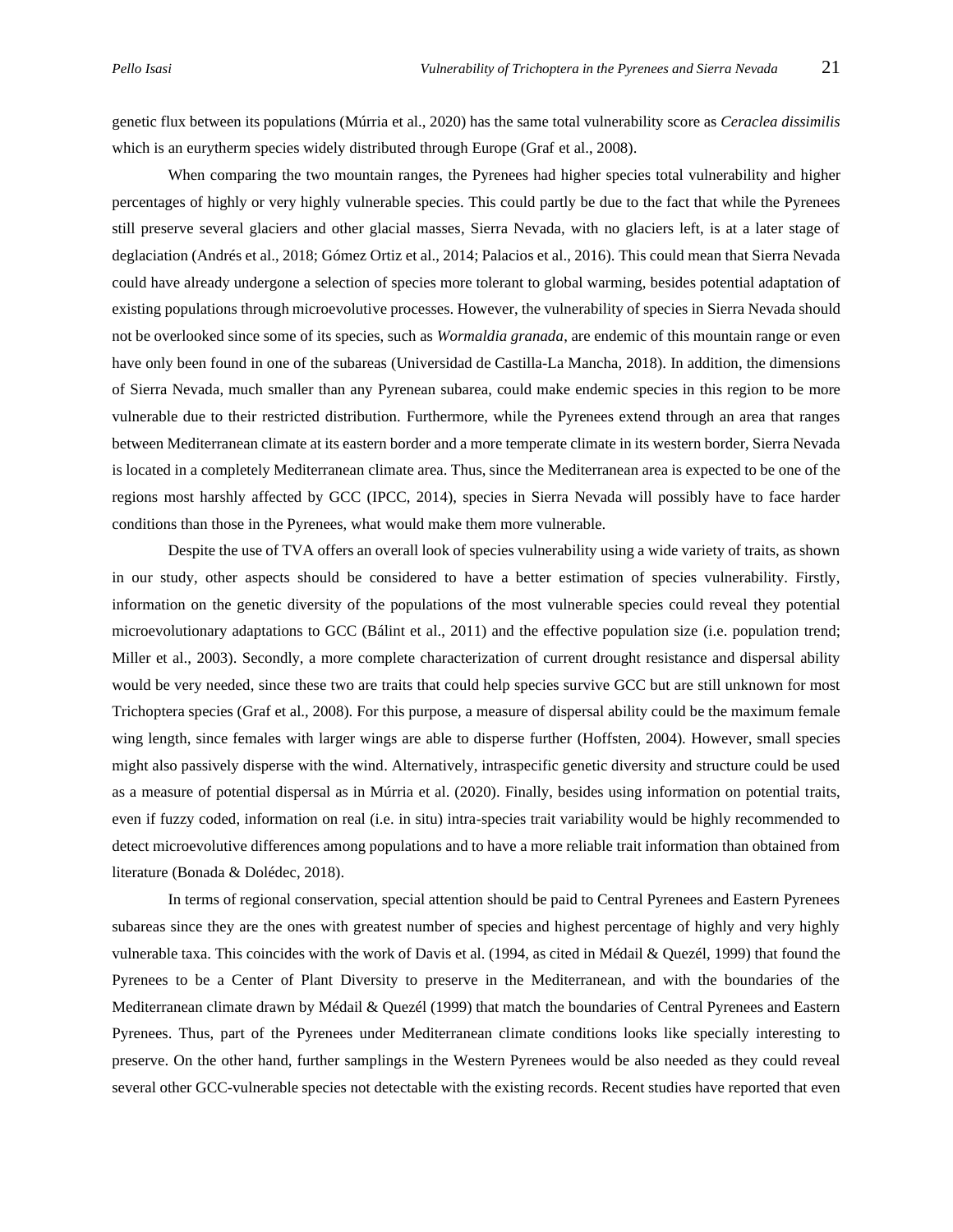in streams from relatively well-sampled areas, such as Central Pyrenees, rare and limited distribution species can be found (Guareschi et al., 2018). In this way, our results provide a valuable contribution for the management and conservation of high mountain streams in the Iberian Peninsula. For this purpose, an observatory network to periodically monitor the most vulnerable species in headwater streams of these areas would be necessary.

# **Acknowledgements**

Thank you very much to Núria Bonada and Raúl Acosta for their unvaluable support, advice and involvement in this work. Thanks also to Carmen Zamora-Muñoz for her support when assessing the vulnerability of species of Sierra Nevada. This study was supported by the ERANet-Lac GLOBIOS ("Global observatory network for freshwater biodiversity in high mountain streams") project (Ref: PCI2019-103495) funded by the Spanish Ministry of Science, Innovation and Universities. Thanks also to the IberArtro project (Ref: 030569-SKAZ) founded, by Junta de Castilla-La Mancha, Ministry of Education, Culture and Sports that was the main source of the fine-scale data about species distribution and occurrence.

# **References**

- Abellán, P., Sánchez-Fernández, D., Ribera, I., Velasco, J., & Millán, A. (2005). Propuesta de una metodología para evaluar la vulnerabilidad de insectos. *Boletín Sociedad Entomológica Aragonesa*, *36*, 4-8.
- Altermatt, F. (2010). Climatic warming increases voltinism in European butterflies and moths. *Proceedings of the Royal Society B: Biological Sciences*, *277*(1685), 1281-1287.
- Anacker, B. L., Gogol-Prokurat, M., Leidholm, K., & Schoenig, S. (2013). Climate change vulnerability assessment of rare plants in California. *Madroño*, *60*(3), 193-210.
- Andrés, N., Gómez‐Ortiz, A., Fernández‐Fernández, J. M., Tanarro, L. M., Salvador‐Franch, F., Oliva, M., & Palacios, D. (2018). Timing of deglaciation and rock glacier origin in the southeastern Pyrenees: a review and new data. *Boreas*, *47*(4), 1050-1071.
- Bakun, A., Black, B. A., Bograd, S. J., Garcia-Reyes, M., Miller, A. J., Rykaczewski, R. R., & Sydeman, W. J. (2015). Anticipated effects of climate change on coastal upwelling ecosystems. *Current Climate Change Reports*, *1*(2), 85-93.
- Bálint, M., Domisch. S., Engelhardt. C.H., et al. 2011. Cryptic biodiversity loss linked to global climate change. *Nature Climate Change* 1: 313–318.
- Bland, L. M. (2017). Global correlates of extinction risk in freshwater crayfish. *Animal Conservation*, 20(6), 532-542.
- Böhm, M., Cook, D., Ma, H., Davidson, A. D., García, A., Tapley, B., Pearce-Kelly, P. & Carr, J. (2016). Hot and bothered: using trait-based approaches to assess climate change vulnerability in reptiles. *Biological Conservation*, *204*, 32-41.
- Bonada, N. & Dolédec, S. (2018). Does the Tachet trait database report voltinism variability of aquatic insects between Mediterranean and Scandinavian regions? *Aquatic Sciences*, 80: 7. https://doi.org/10.1007/s00027- 017-0554-z.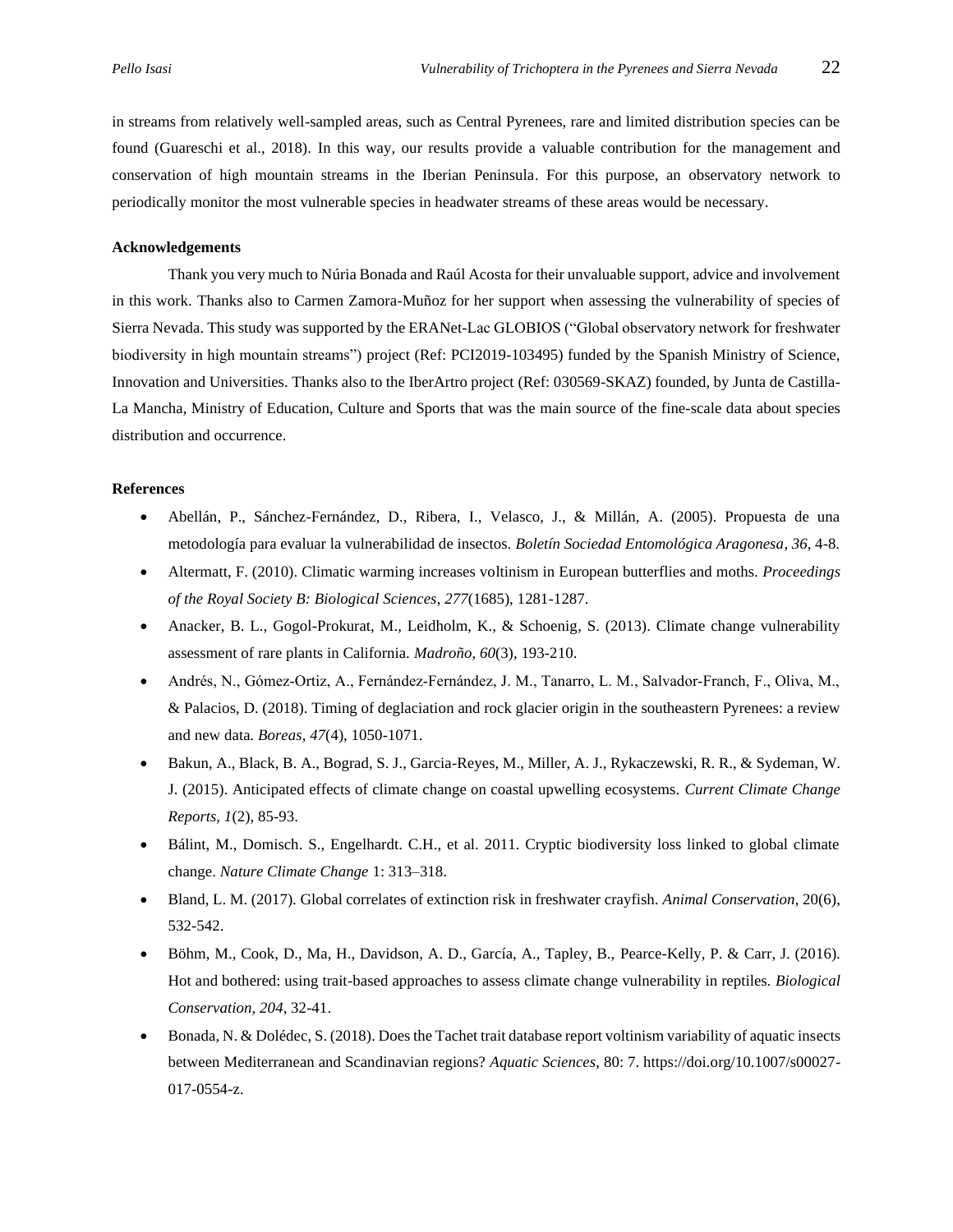- Bonada, N., Dolédec, S., & Statzner, B. (2012). Spatial autocorrelation patterns of stream invertebrates: exogenous and endogenous factors. *Journal of Biogeography*, 39(1), 56-68.
- Bonada, N., Zamora-Muñoz, C., Rieradevall, M., & Prat, N. (2004). Trichoptera (Insecta) collected in Mediterranean river basins of the Iberian Peninsula: taxonomic remarks and notes on ecology. *Graellsia*, *60*(1), 41-69.
- Bovill, W. D., Downes, B. J., & Lancaster, J. (2019). Variations in fecundity over catchment scales: Implications for caddisfly populations spanning a thermal gradient. *Freshwater Biology*, *64*(4), 723-734.
- Bravo, D. N., Araújo, M. B., Lasanta, T., & Moreno, J. I. L. (2008). Climate change in Mediterranean mountains during the 21st century. *AMBIO: A Journal of the Human Environment*, *37*(4), 280-285.
- Chevenet F, Dolédec S, Chessel D (1994) A fuzzy coding approach for the analysis of long-term ecological data. Freshwater Biology 31:295–309
- Cogo, G. B., Martínez, J., Santos, S., & Graça, M. A. (2020). Caddisflies growth and size along an elevation/temperature gradient. *Hydrobiologia*, *847*(1), 207-216.
- Conti, L., Schmidt-Kloiber, A., Grenouillet, G., & Graf, W. (2014). A trait-based approach to assess the vulnerability of European aquatic insects to climate change. *Hydrobiologia*, *721*(1), 297-315.
- Dawson, T. P., Jackson, S. T., House, J. I., Prentice, I. C., & Mace, G. M. (2011). Beyond predictions: biodiversity conservation in a changing climate. *science*, *332*(6025), 53-58.
- De Figueroa, J. M. T., López-Rodríguez, M. J., Fenoglio, S., Sánchez-Castillo, P., & Fochetti, R. (2013). Freshwater biodiversity in the rivers of the Mediterranean Basin. *Hydrobiologia*, *719*(1), 137-186.
- De Figueroa, J. T., López-Rodríguez, M. J., Lorenz, A., Graf, W., Schmidt-Kloiber, A., & Hering, D. (2010). Vulnerable taxa of European Plecoptera (Insecta) in the context of climate change. *Biodiversity and Conservation*, *19*(5), 1269-1277.
- De Moor, F. C., & Ivanov, V. D. (2007). Global diversity of caddisflies (Trichoptera: Insecta) in freshwater. In *Freshwater Animal Diversity Assessment* (pp. 393-407). Springer, Dordrecht.
- De Vicente, I., Andersen, F. Ø., Hansen, H. C. B., Cruz-Pizarro, L., & Jensen, H. S. (2010). Water level fluctuations may decrease phosphate adsorption capacity of the sediment in oligotrophic high mountain lakes. *Hydrobiologia*, *651*(1), 253-264.
- Dirnböck, T., Essl, F., & Rabitsch, W. (2011). Disproportional risk for habitat loss of high‐altitude endemic species under climate change. *Global Change Biology*, 17(2), 990-996.
- Domisch, S., Jaehnig, S. C., & Haase, P. (2011). Climate‐change winners and losers: Stream macroinvertebrates of a submontane region in Central Europe. *Freshwater Biology*, 56(10), 2009-2020.
- Dore, M. H. (2005). Climate change and changes in global precipitation patterns: what do we know?. *Environment international*, *31*(8), 1167-1181.
- Dray, S., & Josse, J. (2015). Principal component analysis with missing values: a comparative survey of methods. *Plant Ecology*, *216*(5), 657-667.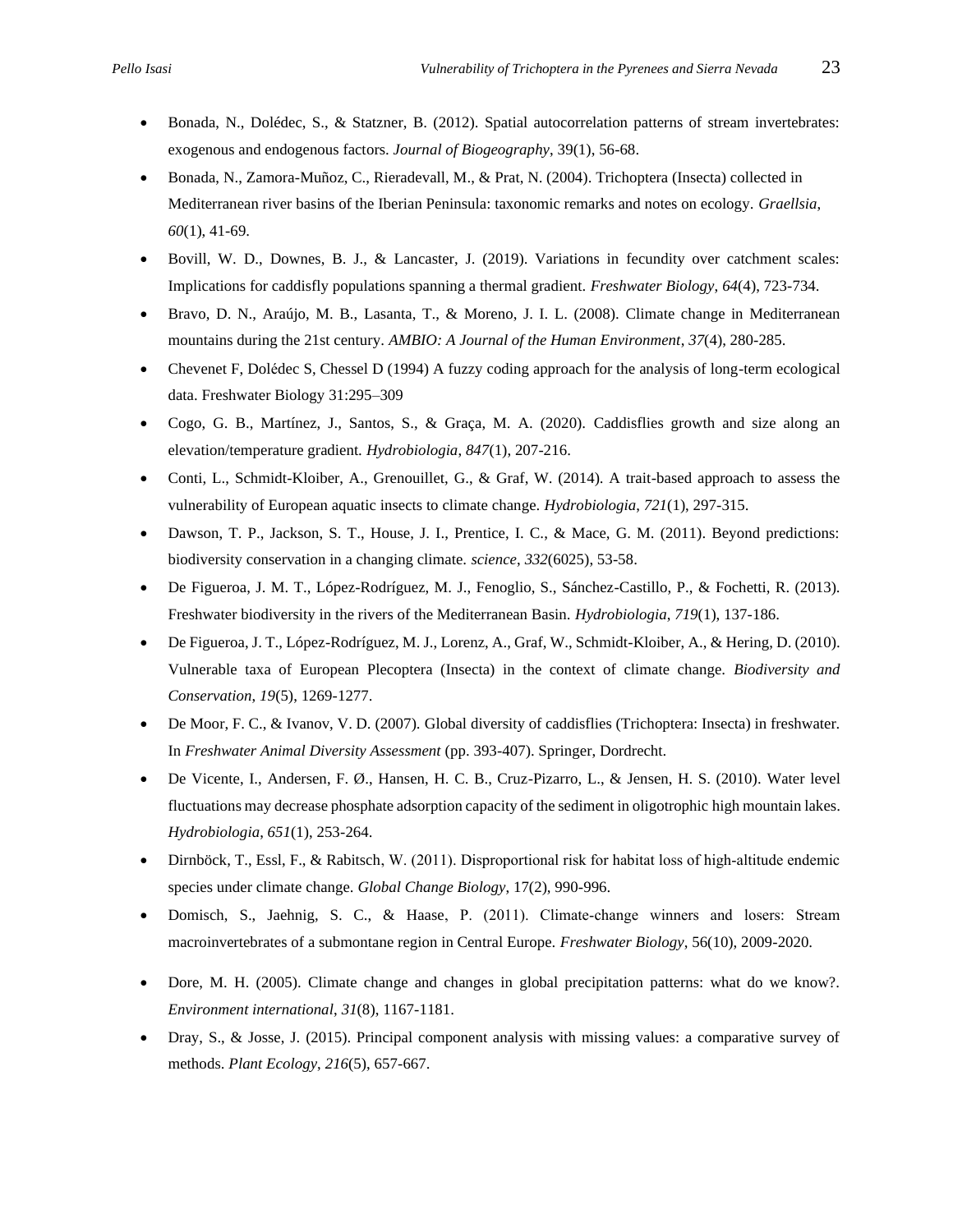- Finn, D. S., Khamis, K., & Milner, A. M. (2013). Loss of small glaciers will diminish beta diversity in Pyrenean streams at two levels of biological organization. *Global Ecology and Biogeography*, *22*(1), 40-51.
- Finn, D. S., Raesaenen, K., & Robinson, C. T. (2010). Physical and biological changes to a lengthening stream gradient following a decade of rapid glacial recession. *Global Change Biology*, *16*(12), 3314-3326.
- Foden, W. B., Butchart, S. H., Stuart, S. N., Vié, J. C., Akçakaya, H. R., Angulo, A., ... & Donner, S. D. (2013). Identifying the world's most climate change vulnerable species: a systematic trait-based assessment of all birds, amphibians and corals. *PloS one*, *8*(6), e65427.
- Füssel, H. (2005). Vulnerability in Climate Change Research: A Comprehensive Conceptual Framework. *UC Berkeley: University of California International and Area Studies*.
- Gallinat, A. S., Primack, R. B., & Wagner, D. L. (2015). Autumn, the neglected season in climate change research. *Trends in Ecology & Evolution*, 30(3), 169-176.
- Graf, W., Murphy, J., Dahl, J., Zamora-Munoz, C., & Lopez-Rodriguez, M. J. (2008). *Distribution and ecological preferences of European freshwater organisms. Volume 1. Trichoptera* (Vol. 1). Pensoft Publishing.
- Giersch, J. J., Jordan, S., Luikart, G., Jones, L. A., Hauer, F. R., & Muhlfeld, C. C. (2015). Climate-induced range contraction of a rare alpine aquatic invertebrate. *Freshwater Science*, *34*(1), 53-65.
- Giersch, J. J., Hotaling, S., Kovach, R. P., Jones, L. A., & Muhlfeld, C. C. (2017). Climate‐induced glacier and snow loss imperils alpine stream insects. *Global Change Biology*, *23*(7), 2577-2589.06
- Giorgi, F., & Lionello, P. (2008). Climate change projections for the Mediterranean region. *Global and Planetary Change*, *63*(2-3), 90-104.
- Gobiet, A., Kotlarski, S., Beniston, M., Heinrich, G., Rajczak, J., & Stoffel, M. (2014). 21st century climate change in the European Alps—a review. *Science of the Total Environment*, *493*, 1138-1151.
- Gómez Ortiz, A., Oliva Franganillo, M., Salvador Franch, F., Salvá Catireneu, M., Palacios Estremera, D., Sanjosé Blasco, J. J. D., ... & Sanz Galdeano, C. (2014). Degradation of buried ice and permafrost in the Veleta cirque (Sierra Nevada, Spain) from 2006 to 2013 as a response to recent climate trends. *Solid Earth, 5, 979–993*.
- Graf, W., Murphy, J., Dahl, J., Zamora-Munoz, C., & Lopez-Rodriguez, M. J. (2008). *Distribution and ecological preferences of European freshwater organisms. Volume 1. Trichoptera* (Vol. 1). Pensoft Publishing.
- Guareschi, S., Ramos-Merchante, A., Ruiz-Delgado, C., & Mellado-Díaz, A. (2018). *Taeniopteryx hubaulti* Aubert, 1946 (Plecoptera, Taeniopterygidae): Updating the current known distribution in the Iberian Peninsula and assessing its regional vulnerability. *Boletín de la Sociedad Entomológica Aragonesa*, 62, 177- 180.
- Hamann, A., & Wang, T. (2006). Potential effects of climate change on ecosystem and tree species distribution in British Columbia. *Ecology*, *87*(11), 2773-2786.
- Harper, M. P., & Peckarsky, B. L. (2006). Emergence cues of a mayfly in a high‐altitude stream ecosystem: potential response to climate change. *Ecological Applications*, 16(2), 612-621.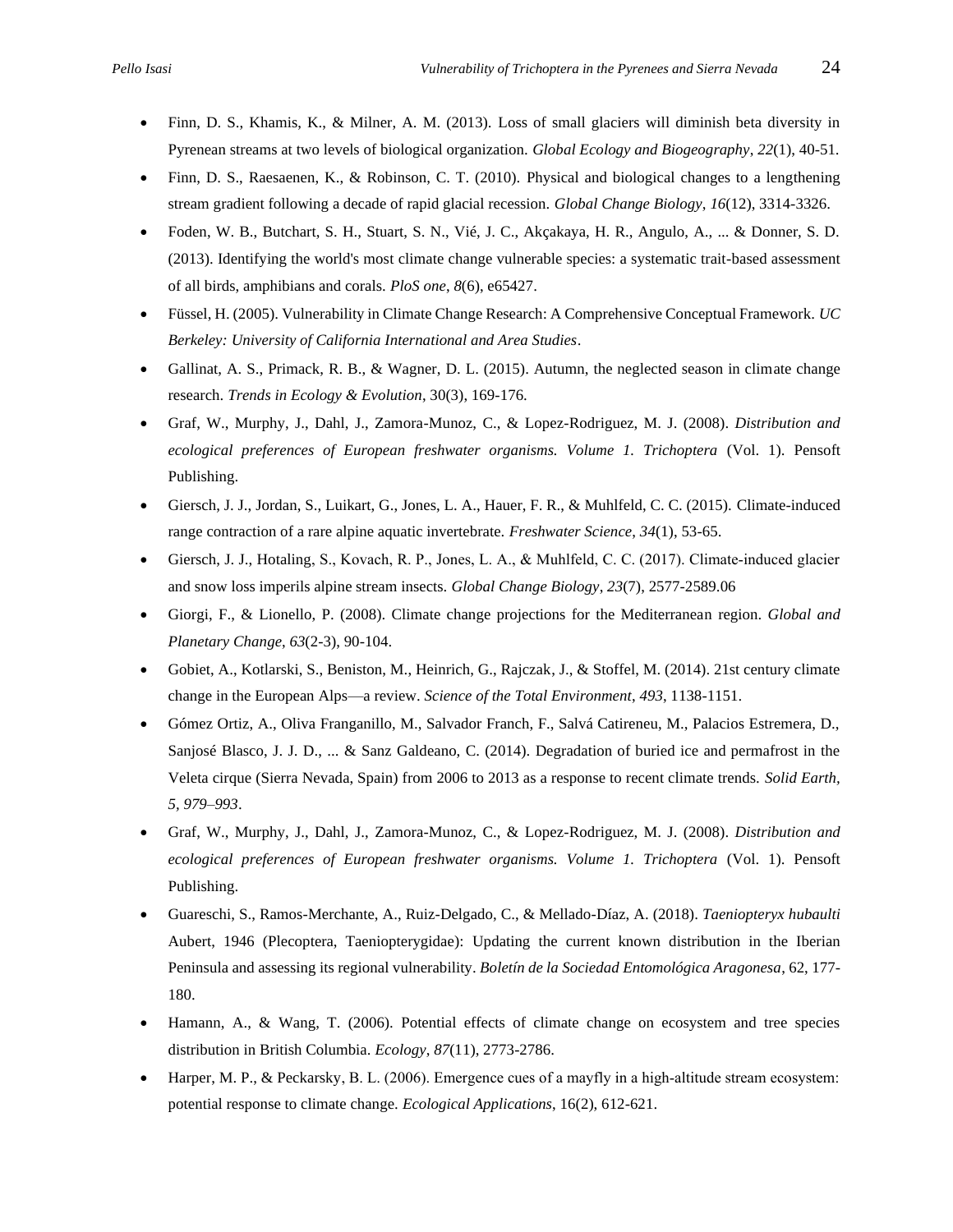- Hering, D., Schmidt-Kloiber, A., Murphy, J., Lücke, S., Zamora-Munoz, C., López-Rodríguez, M. J., ... & Graf, W. (2009). Potential impact of climate change on aquatic insects: a sensitivity analysis for European caddisflies (Trichoptera) based on distribution patterns and ecological preferences. *Aquatic Sciences*, 71(1), 3-14.
- Hershkovitz, Y., Dahm, V., Lorenz, A. W., & Hering, D. (2015). A multi-trait approach for the identification and protection of European freshwater species that are potentially vulnerable to the impacts of climate change. *Ecological Indicators*, *50*, 150-160.
- Hewitt, G. M. (1999). Post-glacial re-colonization of European biota. *Biological journal of the Linnean Society*, *68*(1-2), 87-112.
- Hoffsten, P. O. (2004). Site‐occupancy in relation to flight‐morphology in caddisflies. *Freshwater Biology*, 49(6), 810-817.
- Holzenthal, R. W., Blahnik, R. J., Prather, A. L., & Kjer, K. M. (2007). Order Trichoptera Kirby, 1813 (Insecta), Caddisflies.
- Holzenthal, R. W., Thomson, R. E., & Ríos-Touma, B. (2015). Order Trichoptera. In *Thorp and Covich's Freshwater Invertebrates* (pp. 965-1002). Academic Press.
- Hooper, D. U., Adair, E. C., Cardinale, B. J., Byrnes, J. E., Hungate, B. A., Matulich, K. L., Gonzalez, A., Duffy, J. E., Gamfeldt, L. & O'Connor, M. I. (2012). A global synthesis reveals biodiversity loss as a major driver of ecosystem change. *Nature*, *486*(7401), 105-108.
- Huss, M., Farinotti, D., Bauder, A., & Funk, M. (2008). Modelling runoff from highly glacierized alpine drainage basins in a changing climate. *Hydrological processes*, *22*(19), 3888-3902.
- Illies, J. (1974). *Introduction to zoogeography*. Macmillan.
- IPCC (2014). *Climate change 2013: the physical science basis: Working Group I contribution to the Fifth assessment report of the Intergovernmental Panel on Climate Change*. Cambridge University Press.
- Isaak, D. J., Wollrab, S., Horan, D., & Chandler, G. (2012). Climate change effects on stream and river temperatures across the northwest US from 1980–2009 and implications for salmonid fishes. *Climatic change*, *113*(2), 499-524.
- Jansson, P., Hock, R., & Schneider, T. (2003). The concept of glacier storage: a review. *Journal of Hydrology*, *282*(1-4), 116-129.
- Kaltenborn, B. P., Nellemann, C., & Vistnes, I. I. (2010). *High mountain glaciers and climate change: challenges to human livelihoods and adaptation*. UNEP, GRID-Arendal.
- Korkeamäki, E., & Suhonen, J. (2002). Distribution and habitat specialization of species affect local extinction in dragonfly Odonata populations. *Ecography*, *25*(4), 459-465.
- Labaj, A. L., Michelutti, N., & Smol, J. P. (2017). Changes in cladoceran assemblages from tropical high mountain lakes during periods of recent climate change. *Journal of Plankton Research*, *39*(2), 211-219.
- Lawrence, J. E., Lunde, K. B., Mazor, R. D., Bêche, L. A., McElravy, E. P., & Resh, V. H. (2010). Longterm macroinvertebrate responses to climate change: implications for biological assessment in mediterranean-climate streams. *Journal of the North American Benthological Society*, *29*(4), 1424-1440.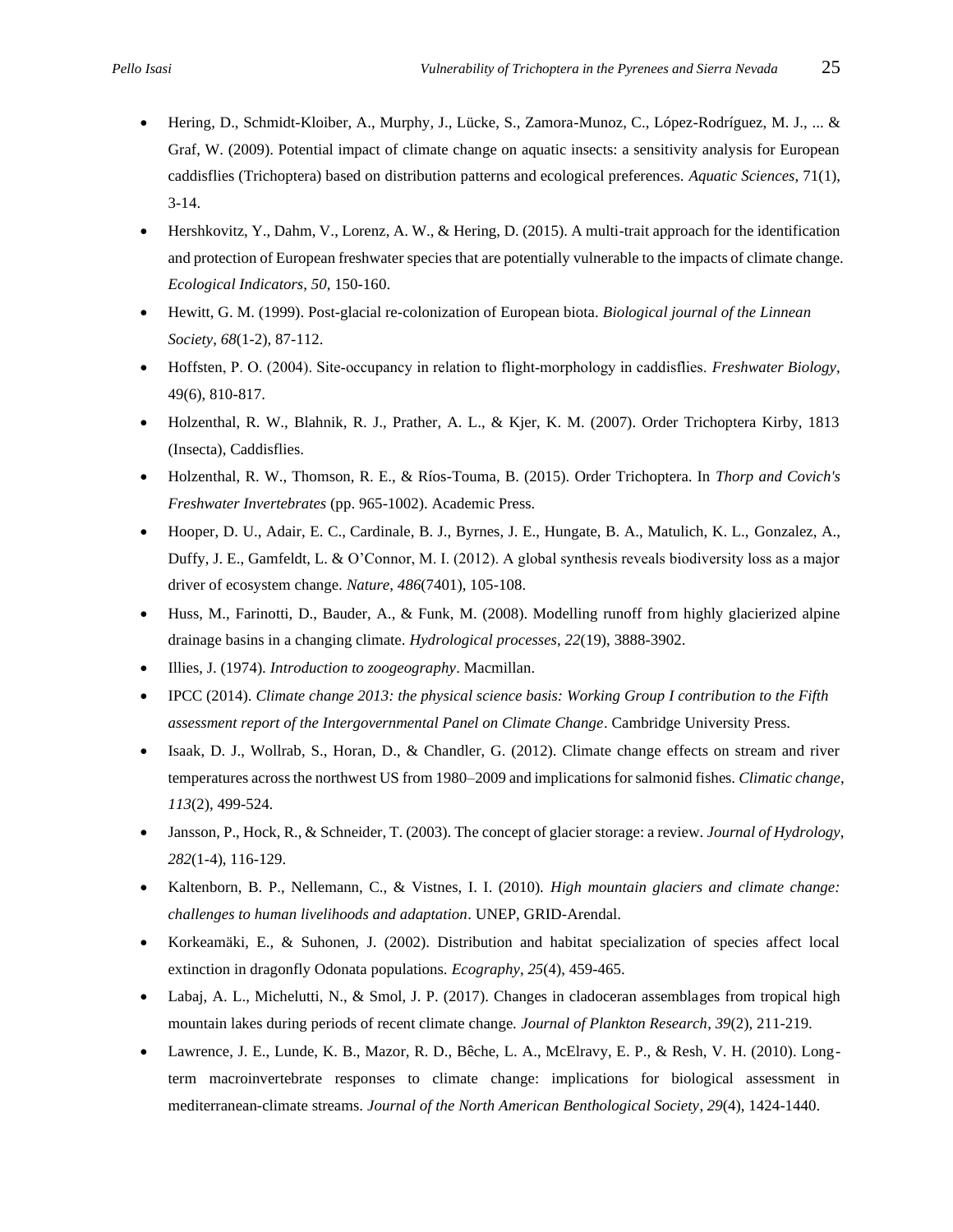- Lobo, J. M., Hortal, J., Yela, J. L., Millán, A., Sánchez-Fernández, D., García-Roselló, E., González-Dacosta, J., Jeine, J., González-Vilas, L. & Guisande, C. (2018). KnowBR: An application to map the geographical variation of survey effort and identify well-surveyed areas from biodiversity databases. *Ecological Indicators*, *91*, 241-248.
- Mackay, R. J., & Wiggins, G. B. (1979). Ecological diversity in Trichoptera. *Annual Review of Entomology*, 24(1), 185-208.
- Maclean, I. M., & Wilson, R. J. (2011). Recent ecological responses to climate change support predictions of high extinction risk. *Proceedings of the National Academy of Sciences*, *108*(30), 12337-12342.
- Malcolm, J. R., Liu, C., Neilson, R. P., Hansen, L., & Hannah, L. E. E. (2006). Global warming and extinctions of endemic species from biodiversity hotspots. *Conservation Biology,* 20(2), 538-548.
- Mattauer, M., & Henry, J. (1974). Pyrenees. *Geological Society, London, Special Publications*, 4(1), 3-21.
- Médail, F., & Quézel, P. (1999). Biodiversity hotspots in the Mediterranean Basin: setting global conservation priorities. *Conservation biology*, 13(6), 1510-1513.
- Michelutti, N., Labaj, A. L., Grooms, C., & Smol, J. P. (2016). Equatorial mountain lakes show extended periods of thermal stratification with recent climate change. *Journal of Limnology*, *75*(2), 403-408.
- Miller, C. R., & Waits, L. P. (2003). The history of effective population size and genetic diversity in the Yellowstone grizzly (Ursus arctos): implications for conservation. *Proceedings of the National Academy of Sciences*, 100(7), 4334-4339.
- Morse, J. C. (2009). Trichoptera (caddisflies). In *Encyclopedia of insects* (pp. 1015-1020). Resh V. H. & Cardé R. T. (Eds.). Academic Press.
- Muhlfeld, C. C., Giersch, J. J., Hauer, F. R., Pederson, G. T., Luikart, G., Peterson, D. P., Downs, C. C. & Fagre, D. B. (2011). Climate change links fate of glaciers and an endemic alpine invertebrate. *Climatic Change*, *106*(2), 337-345.
- Múrria, C., Sáinz‐Bariáin, M., Vogler, A. P., Viza, A., González, M., & Zamora‐Muñoz, C. (2020). Vulnerability to climate change for two endemic high‐elevation, low‐dispersive Annitella species (Trichoptera) in Sierra Nevada, the southernmost high mountain in Europe. *Insect Conservation and Diversity*, 13(3), 283-295.
- Nadeau, C. P., & Fuller, A. K. (2016). Combining landscape variables and species traits can improve the utility of climate change vulnerability assessments. *Biological Conservation*, 202, 30-38.
- Nelson, K. C., & Palmer, M. A. (2007). Stream temperature surges under urbanization and climate change: data, models, and responses 1. *JAWRA Journal of the American Water Resources Association*, *43*(2), 440- 452.
- Obsevatorio Pirenaico del Cambio Climático (OPCC). (2018) *Estudio sobre la adaptación al cambio climático en los Pirineos. Perfil de los Pirineos*.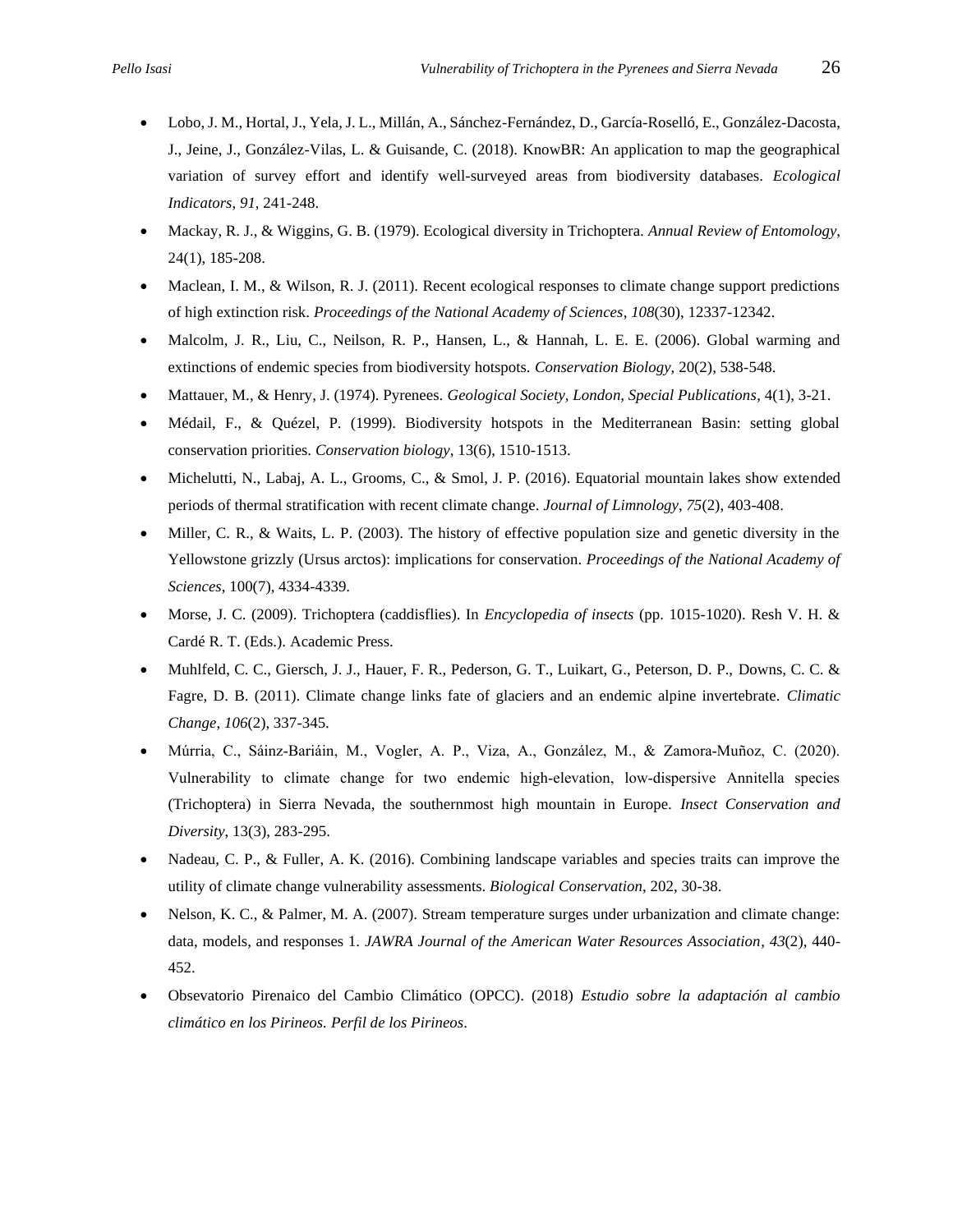- Ohlemüller, R., Anderson, B. J., Araújo, M. B., Butchart, S. H., Kudrna, O., Ridgely, R. S., & Thomas, C. D. (2008). The coincidence of climatic and species rarity: high risk to small-range species from climate change. *Biology Letters*, *4*(5), 568-572.
- Pacifici, M., Foden, W. B., Visconti, P., Watson, J. E., Butchart, S. H., Kovacs, K. M., ... & Corlett, R. T. (2015). Assessing species vulnerability to climate change. *Nature Climate Change*, *5*(3), 215-224.
- Palacios, D., Gómez-Ortiz, A., Andrés, N., Salvador, F., & Oliva, M. (2016). Timing and new geomorphologic evidence of the last deglaciation stages in Sierra Nevada (southern Spain). *Quaternary Science Reviews*, *150*, 110-129.
- Pimm, S. L., & Raven, P. (2000). Extinction by numbers. *Nature*, *403*(6772), 843-845.
- Poff, N. L., Pyne, M. I., Bledsoe, B. P., Cuhaciyan, C. C., & Carlisle, D. M. (2010). Developing linkages between species traits and multiscaled environmental variation to explore vulnerability of stream benthic communities to climate change. *Journal of the North American Benthological Society*, 29(4), 1441-1458.
- R Core Team (2018). *R: A language and environment for statistical computing.* R Foundation for Statistical Computing, Vienna, Austria. URL [https://www.R-project.org/.](https://www.r-project.org/)
- Ribera, I., & Vogler, A. P. (2004). Speciation of Iberian diving beetles in Pleistocene refugia (Coleoptera, Dytiscidae). *Molecular Ecology*, *13*(1), 179-193.
- Sáinz-Bariáin, M., Zamora-Munoz, C., Soler, J. J., Bonada, N., Sáinz-Cantero, C. E., & Alba-Tercedor, J. (2016). Changes in Mediterranean high mountain Trichoptera communities after a 20-year period. *Aquatic Sciences*, 78(4), 669-682.
- Salavert, V., Zamora‐Muñoz, C., Ruiz‐Rodríguez, M., Fernández‐Cortés, A., & Soler, J. J. (2008). Climatic conditions, diapause and migration in a troglophile caddisfly. *Freshwater Biology*, *53*(8), 1606-1617.
- Sánchez-Fernández, D., Abellán, P., Velasco, J., & Millán, A. (2004). Vulnerabilidad de los coleópteros acuáticos de la Región de Murcia. *Revista Ecosistemas*, *13*(1): 29-35.
- Sandin, L., Schmidt-Kloiber, A., Svenning, J. C., Jeppesen, E., & Friberg, N. (2014). A trait-based approach to assess climate change sensitivity of freshwater invertebrates across Swedish ecoregions. *Current Zoology*, *60*(2), 221-232.
- Sarremejane, R., Puey, N. C., Datry, T., Stubbington, R., Alp, M., Canedo-Arguelles, M., ... & Forcellini, M. (2020). DISPERSE: A trait database to assess the dispersal potential of aquatic macroinvertebrates. *BioRxiv.*
- Schowalter, T. D. (2013). *Insects and sustainability of ecosystem services*. CRC Press.
- Sode, A., & Wiberg-Larsen, P. (1993). Dispersal of adult Trichoptera at a Danish forest brook. *Freshwater Biology*, *30*(3), 439-446.
- Soga, M., & Koike, S. (2012). Life-history traits affect vulnerability of butterflies to habitat fragmentation in urban remnant forests. *Ecoscience*, 19(1), 11-20.
- Stange, E. E., & Ayres, M. P. (2010). Climate change impacts: insects. Stange, E.E. and Ayres, M.P. (2010). Climate Change Impacts: Insects. In *eLS*, (Ed.). doi:10.1002/9780470015902.a0022555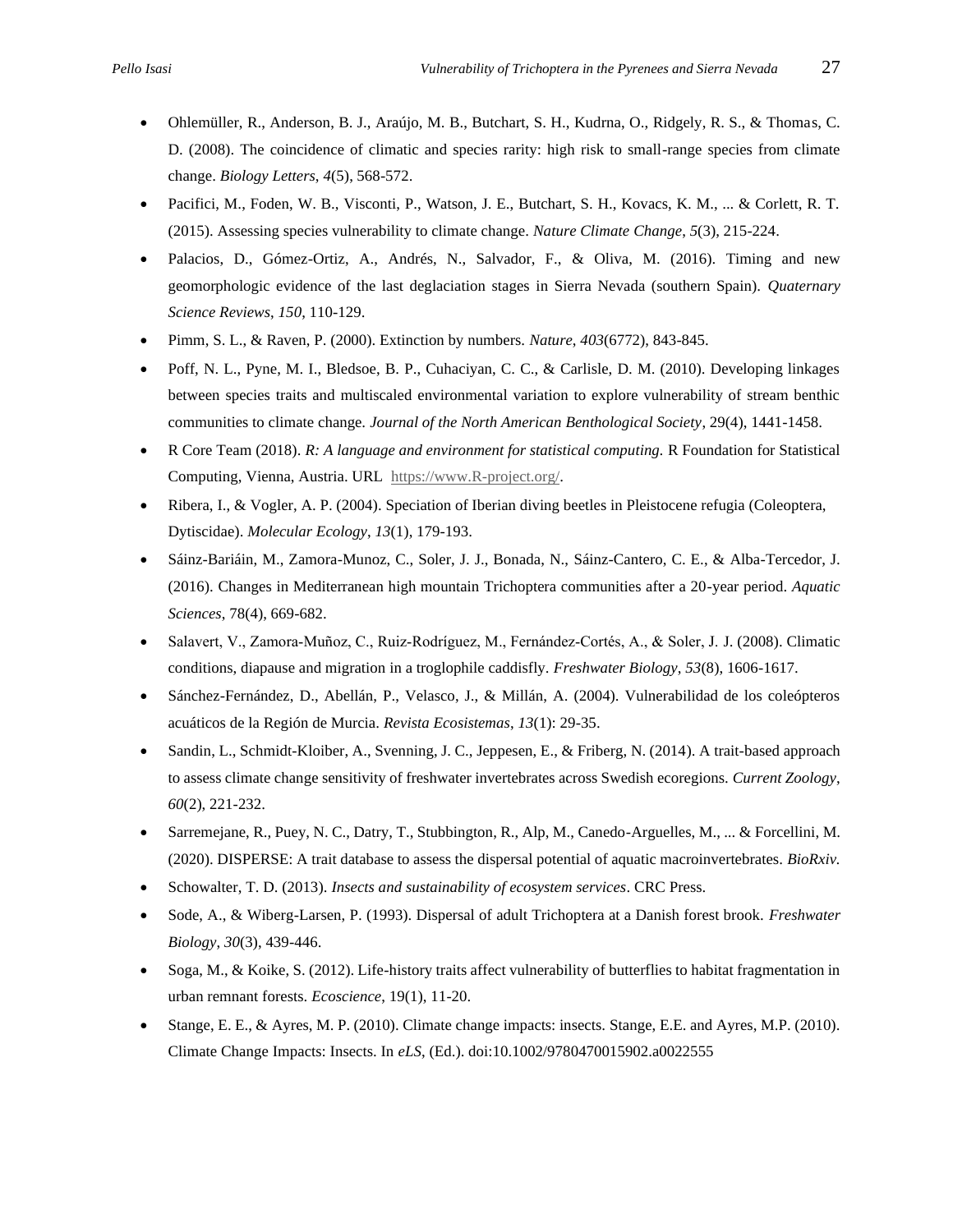- Stoks, R., Geerts, A. N., & De Meester, L. (2014). Evolutionary and plastic responses of freshwater invertebrates to climate change: realized patterns and future potential. *Evolutionary Applications*, *7*(1), 42- 55.
- Tilman, D., Isbell, F., & Cowles, J. M. (2014). Biodiversity and ecosystem functioning. *Annual Review of Ecology, Evolution, and Systematics*, 45, 471-493.
- Toro, M., Granados, I., Robles, S., & Montes, C. (2006). High mountain lakes of the Central Range (Iberian Peninsula): Regional limnology & environmental changes. *Limnetica*, *25*(1-2), 217-252.
- Universidad de Castilla-La Mancha, (2018). *GeoBrink Database*. Retrieved from https:// geobrink.uclm.es/.
- Urban, M. C. (2015). Accelerating extinction risk from climate change. *Science*, *348*(6234), 571-573.
- Urrutia, R., & Vuille, M. (2009). Climate change projections for the tropical Andes using a regional climate model: Temperature and precipitation simulations for the end of the 21st century. *Journal of Geophysical Research: Atmospheres*, *114*(D2).
- Wallace, J. B., & Webster, J. R. (1996). The role of macroinvertebrates in stream ecosystem function. *Annual Review of Entomology*, *41*(1), 115-139.
- Woodward, G., Perkins, D. M., & Brown, L. E. (2010). Climate change and freshwater ecosystems: impacts across multiple levels of organization. *Philosophical Transactions of the Royal Society B: Biological Sciences*, *365*(1549), 2093-2106.